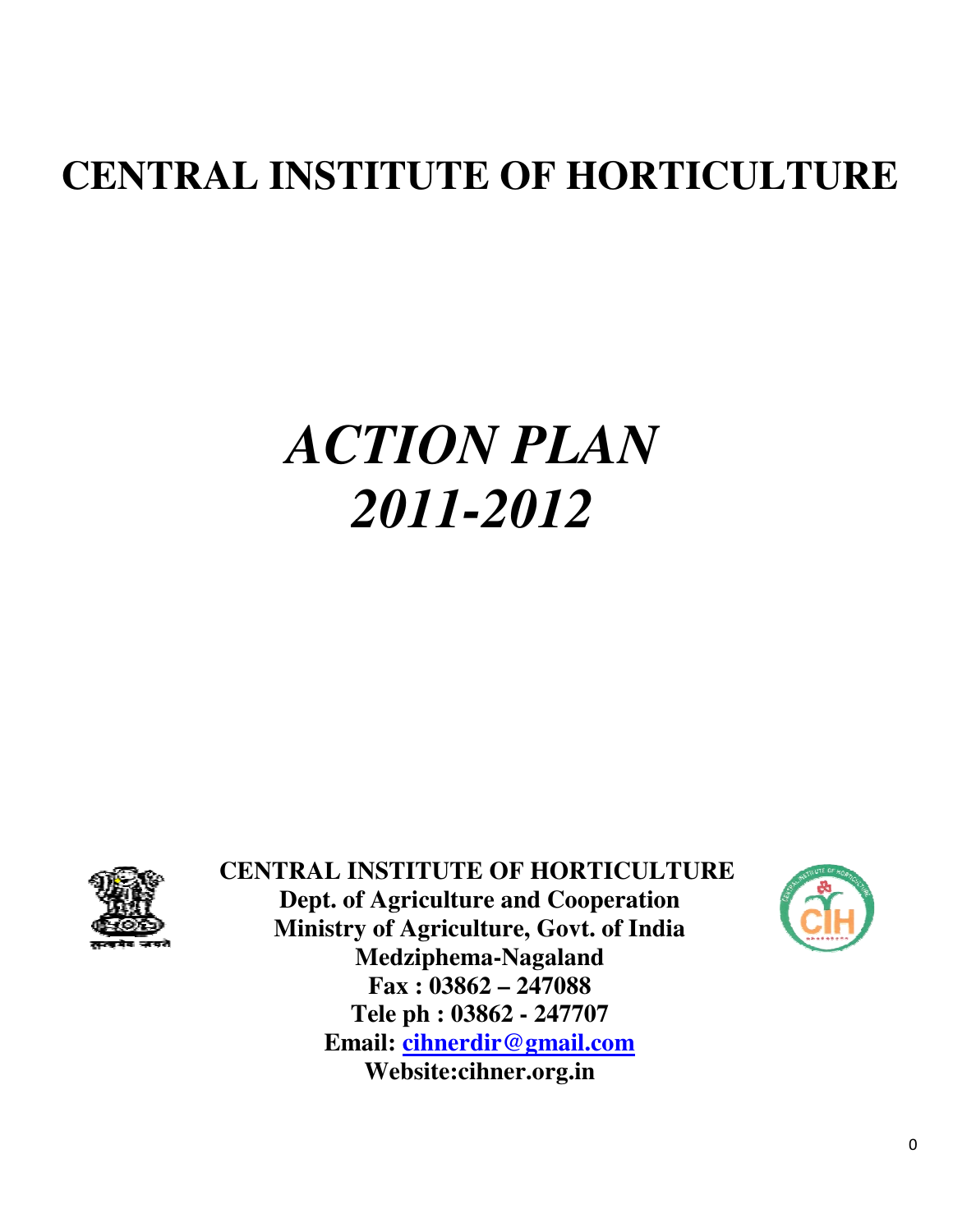Recognizing the potential for development of horticulture in Northeast region, and in order to provide adequate institutional support to tap this potential, Government of India has set-up the "Central Institute of Horticulture" at Medziphema, Nagaland in year 2005-06 under the Central Sector Scheme. The institute would provide technical support on different aspects of horticultural development. The main focus of the institute is on refinement/demonstration of identified technologies specific for the region; production and supply of quality seed and planting material of improved/high yielding varieties, demonstration of proven technologies and training of State department officials and field functionaries on different aspects of horticulture development including post-harvest management, processing and value addition. The institute is being developed in an area of 43.50 ha at Medziphema in the district of Dimapur, Nagaland, which is 35 km away from the capital city Kohima.

The Central Institute of Horticulture (CIH) set up at Medziphema, Nagaland under the umbrella of Department of Agriculture &Cooperation, Ministry of Agriculture, Government of India, New Delhi has completed three years in the service of the North East region.

#### **Objectives of the Institute**

- $\triangleright$  Capacity building training of trainers & farmers/ beneficiaries
- **EXECUTE:** Demonstration of improved technologies
- $\triangleright$  Follow-on extension support in the field of horticulture.
- Promotion of organic cultivation of horticultural crops.
- $\triangleright$  Establishing convergence and synergy among programmes in the field of horticulture
- Monitoring of Centrally Sponsored Programmes in the area of horticulture.

#### **Mission**

To provide excellent, innovative and relevant trainings to all stakeholders of horticulture sector to empower them and enable the industry to bring socio economic development in NER and to act as a center for training for upgradation of skill in modern technologies for horticulture production.

#### **Vision**

To emerge as the pioneering, innovative, farmer focused and self supporting horticulture Institute.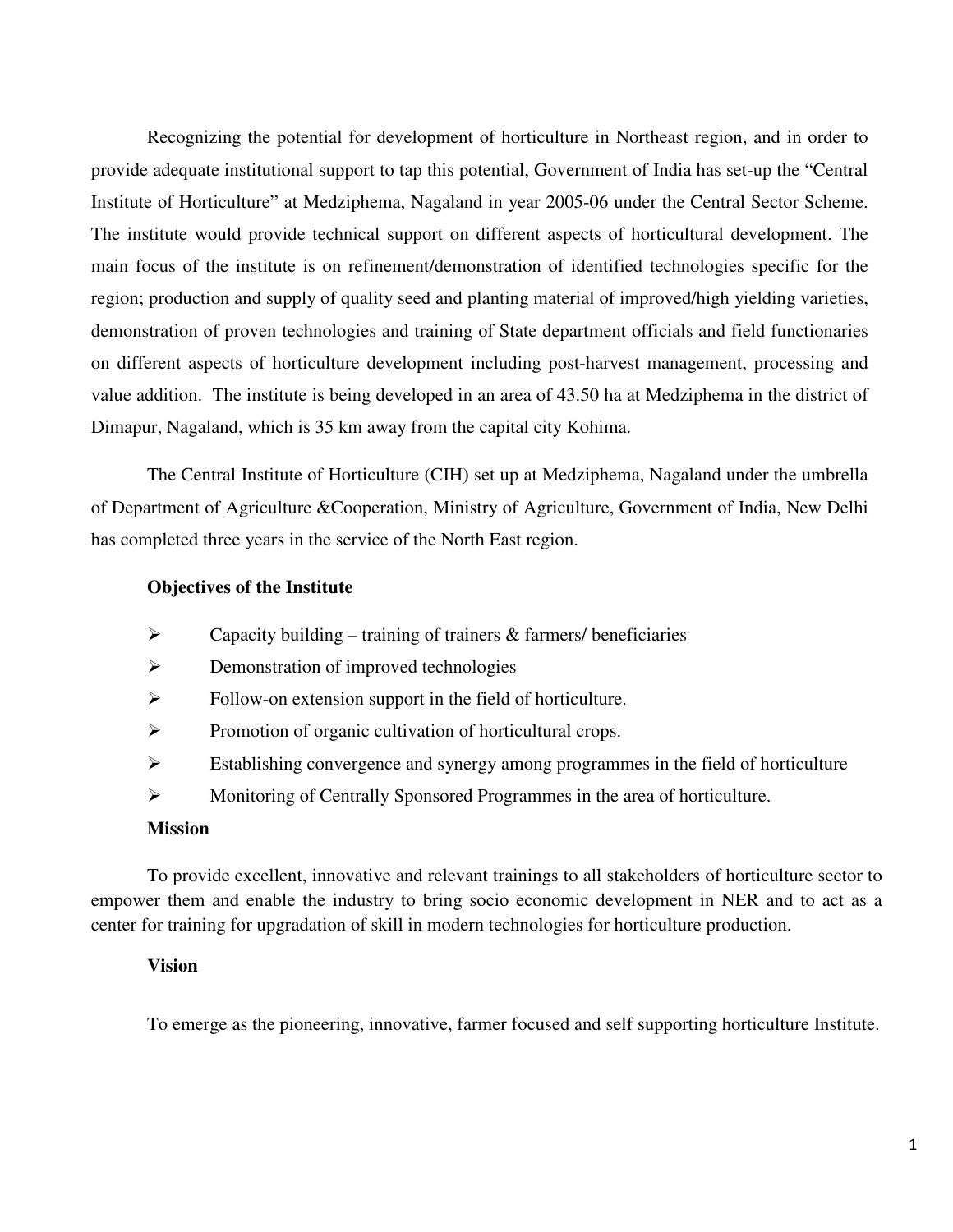# **Action Plan (2011-2012)**

| Sl/no. | <b>Components</b>                             | <b>Physical Targets</b>  | <b>Permissible Cost</b><br>Rs. (in lakh) | <b>Financial</b><br><b>Implication (Rs. In</b> |
|--------|-----------------------------------------------|--------------------------|------------------------------------------|------------------------------------------------|
|        |                                               |                          |                                          | lakh)                                          |
| A.     | <b>CAPACITY BUILDING &amp; HRD ACTIVITIES</b> |                          |                                          |                                                |
|        | 1) Trainers Training                          | $10$ nos.                | 2.50 per training                        | 25.00                                          |
|        |                                               | (300 beneficiaries)      | (Annexure II)                            |                                                |
|        |                                               | (Annexure I)             |                                          |                                                |
|        | 2) Training of Farmers                        | $40$ nos.                | 0.60 per training                        | 24.00                                          |
|        |                                               | $(2000 \text{ farmers})$ | (Annexure IV)                            |                                                |
|        |                                               | (Annexure III)           |                                          |                                                |
|        | 3) Capacity Building at National $\&$         | $12$ nos.                | (Annexure VI)                            | 21.20                                          |
|        | International Institute for CIH staff         | (Annexure V)             |                                          |                                                |
|        | & state officials                             |                          |                                          |                                                |
|        | Impact factor analysis<br>4)                  | 7 states of NER          | $@$ 0.50/state                           | 03.50                                          |
|        | <b>Sub Total</b>                              |                          |                                          | 73.70                                          |

## **B. PRODUTION OF QUALITY PLANTING MATERIALS**

| Sl/no. | <b>Components (Annexure VII)</b>                              | <b>Physical Targets</b> | <b>Financial</b>   |
|--------|---------------------------------------------------------------|-------------------------|--------------------|
|        |                                                               |                         | <b>Implication</b> |
|        |                                                               |                         | (Rs. In lakh)      |
|        | Establishment of Scion block (gap filling)                    | 10 crops                | 5.00               |
| 2.     | Raising of rootstocks (citrus, cashew, mango, guava & rose)   | 60000 nos.              | 1.00               |
| 3.     | Plant multiplication through grafting, budding & suckers etc. | 44000 nos.              | 3.60               |
|        | <b>Sub Total</b>                                              |                         | 9.60               |

#### **C**. **FARM DEVELOPMENT**

| Sl/no.           | <b>Components</b>                                                                                                              | Area (in ha)      | <b>Financial Implication</b><br>(Rs. In lakh) |
|------------------|--------------------------------------------------------------------------------------------------------------------------------|-------------------|-----------------------------------------------|
| 1.               | Land Development for plantation of fruit crops (clearing<br>of jungle, uprooting of stumps, leveling and division of<br>block) | 3.5               | 3.50                                          |
| $\overline{2}$ . | <b>Creation of Infrastructure Facilities (Minor works)</b>                                                                     |                   |                                               |
|                  | Construction of drying floor for ginger $\&$ turmeric<br>1.<br>produce $(20' \times 30')$                                      | 1 unit            | 2.00                                          |
|                  | Construction of farm warehouse $(20' \times 25')$<br>11.                                                                       | 1 unit            | 2.00                                          |
|                  | iii. Construction of propagation benches                                                                                       | 6 nos.            | 5.00                                          |
|                  | iv. Soil filling in polyhouse                                                                                                  | $1$ no.           | 0.50                                          |
|                  | Pathway construction between poly house<br>$V_{\bullet}$                                                                       | 600 mt            | 5.00                                          |
|                  | vi. Repair/ renovation of barbed wire fencing with chain<br>link                                                               | $2.0 \mathrm{km}$ | 5.00                                          |
|                  | vii. Trellising in passion fruit block (plastering of pole                                                                     | 1.0 <sub>ha</sub> | 8.00                                          |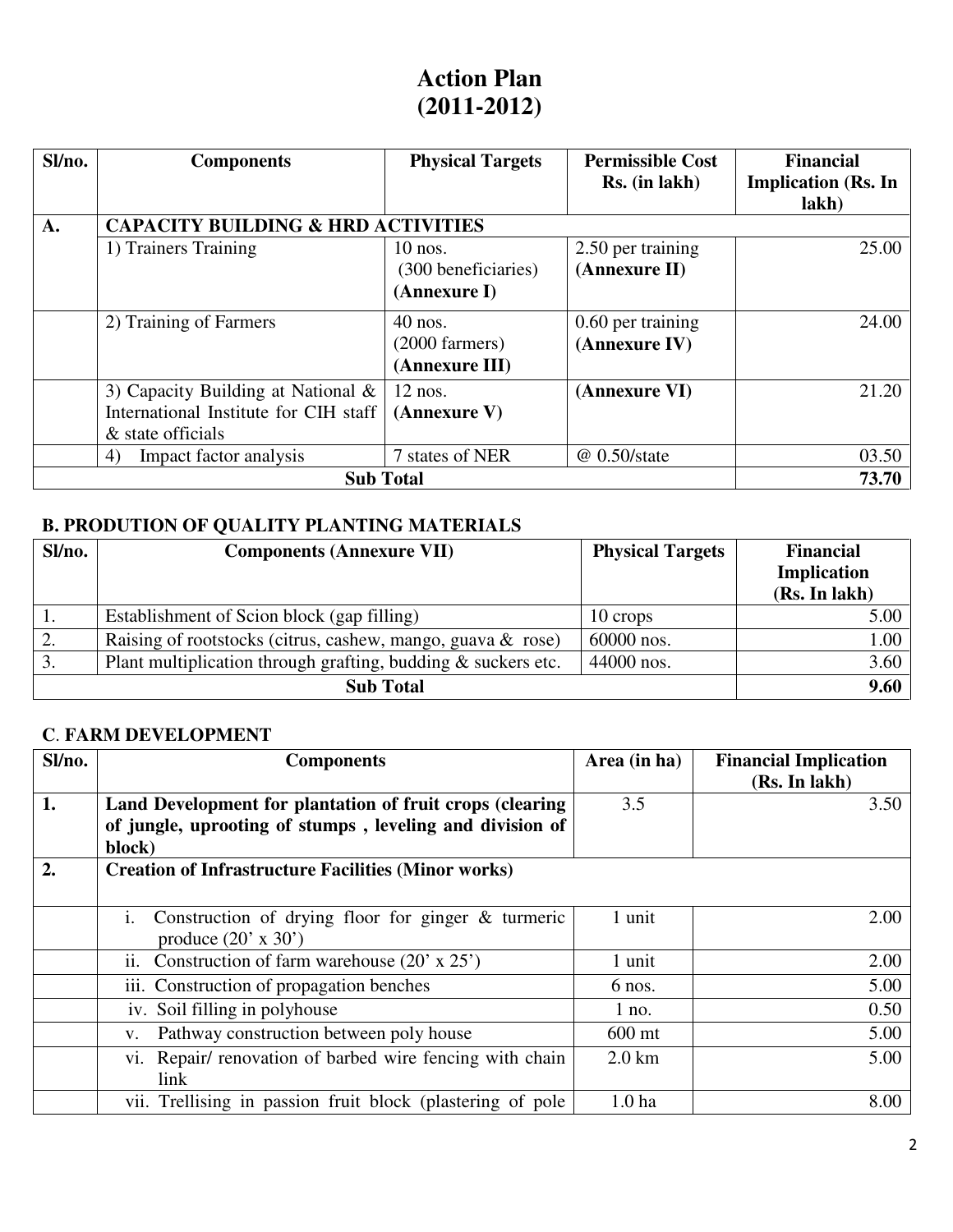|    | base and wiring of trailing frame etc.)                    |                         |       |
|----|------------------------------------------------------------|-------------------------|-------|
|    | viii. Construction of ring well                            | 6 nos.                  | 3.00  |
|    | ix. Construction of steps from pump house to passion fruit |                         | 3.00  |
|    | block                                                      |                         |       |
| 3. | Maintenance of Poly houses (replacement of drippers,       | $11$ nos.               | 4.00  |
|    | laterals, misters, farm block etc.)                        | $(1000 \text{ sq. ft})$ |       |
|    | Fertilizers, Manures, Chemicals etc.                       |                         | 4.00  |
|    | <b>Sub Total</b>                                           |                         | 45.00 |

#### **D. TECHNOLOGY REFINEMENT & DEMONSTRATIONS**

| Sl/no. | <b>Components</b>                                                                         | Area (in ha)      | <b>Financial Implication</b>   |
|--------|-------------------------------------------------------------------------------------------|-------------------|--------------------------------|
|        |                                                                                           |                   | (Rs. In lakh)                  |
| I.     | Display of improved production technologies On farm                                       |                   |                                |
|        | i. Pollination support through beekeeping for enhancing                                   | 1 unit            | 0.80                           |
|        | production in fruit & vegetables (20 boxes)                                               |                   |                                |
|        | ii. Off season production of Onion                                                        | $0.25$ ha         | 0.25                           |
|        | iii. Performance of Black Pepper with silver oak as std.<br>plant (silver oak plantation) | 1.0 <sub>ha</sub> | 0.30                           |
|        | iv. Performance of Black Pepper in established teak<br>plantation                         | 60 plants         | 0.15                           |
|        | v. Inter cropping of okra with French Bean                                                | $0.20$ ha         | 0.30                           |
|        | vi. Performance of high value vegetable crops (100 sq. m<br>each)                         | 2 units           | 1.00                           |
|        | vii. Plantations in buffer zone in organic model blocks                                   | 1200 sq. m        | 0.20                           |
|        | viii. Model citrus orchard (Khasi mandarin)                                               | 1 ha              | 1.25                           |
|        | Performance of orchids under poly house<br>ix.                                            | $100$ sq.m        | 1.50                           |
|        | Performance of different banana cultivars<br>X.                                           | 2 <sub>ha</sub>   | 0.95                           |
|        | xi. Low cost storage structure                                                            | 1 unit            | 1.00                           |
|        | xii. Establishment of organic model farm (3 nos)                                          | 1 ha each         | 6.00                           |
|        | <b>Sub Total</b>                                                                          |                   | 13.70                          |
| II.    | Display of improved production technologies Off farm                                      |                   |                                |
|        | High density planting $\&$ canopy management of cashew<br>i.                              | 10 ha             | 8.0 (as per HM-NEH)<br>Norms)  |
|        | High density planting $&$ canopy management in citrus<br>$\overline{\mathbf{11}}$ .       | 1 ha              | 0.40 (as per HM-NEH)<br>Norms) |
|        | Adoption of village as model organic village<br>iii.                                      | $1$ no            | 10.0                           |
|        | Low cost storage structure for onion<br>iv.                                               | 2 unit            | 2.0                            |
|        | Establishment of organic model farms (4 nos)<br>V.                                        | I ha each         | 9.0                            |
|        | vi. Organic cultivation of turmeric                                                       | 5 ha              | 5.0                            |
|        | <b>Sub Total</b>                                                                          |                   | 34.40                          |
|        | Sub Total (I+II)                                                                          |                   | 48.10                          |

#### **E. PHM/ MARKETING/ AGRI BUSINESS PROMOTION**

| Sl/no. | <b>Components (Annexure VIII)</b> | <b>Physical targets</b><br>Nos. | <b>Financial implication</b><br>(Rs. In Lakh) |
|--------|-----------------------------------|---------------------------------|-----------------------------------------------|
|--------|-----------------------------------|---------------------------------|-----------------------------------------------|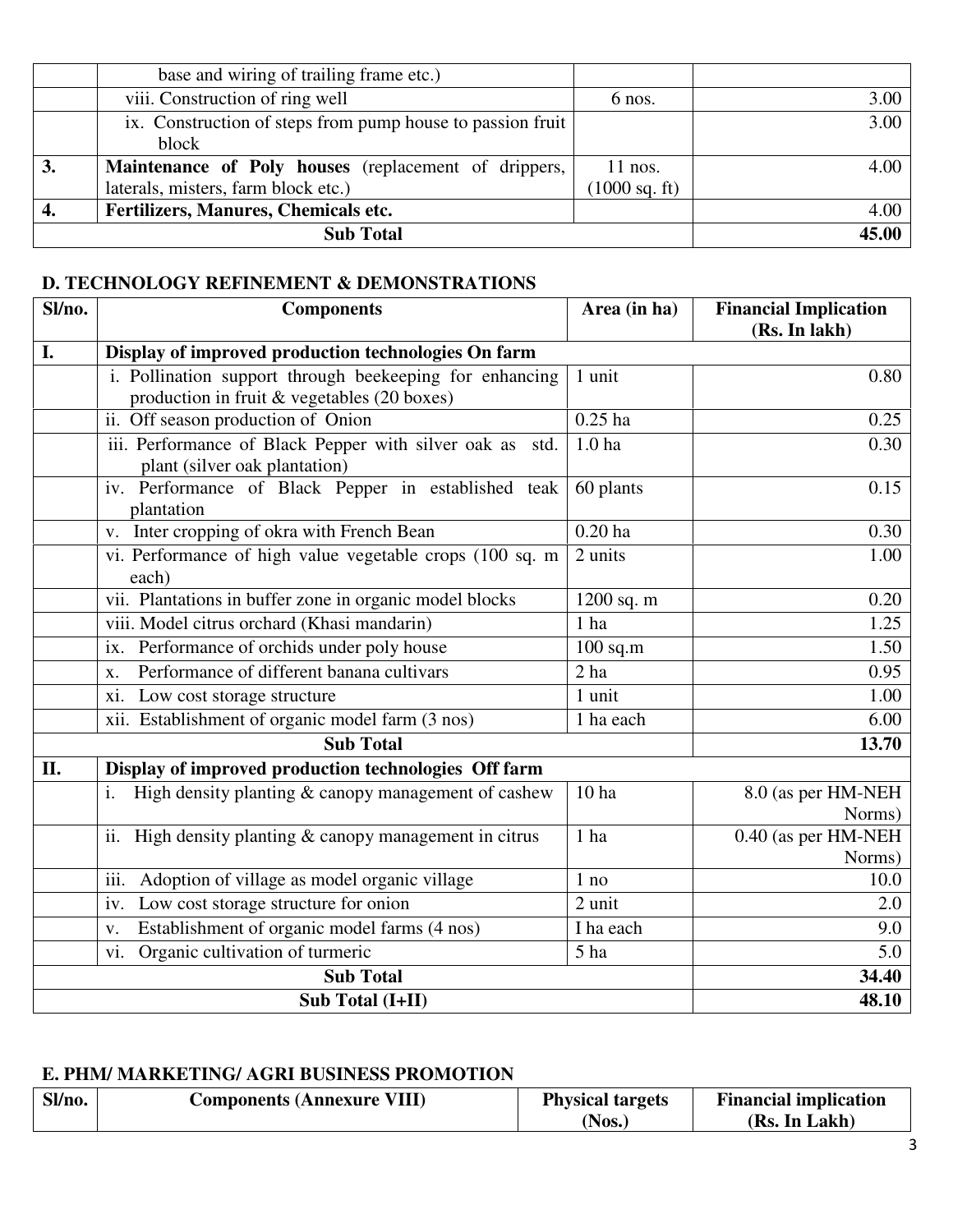|    |                                                    |   | (Annexure IX) |
|----|----------------------------------------------------|---|---------------|
|    | Exposure trips for officials/farmers/beneficiaries | 8 | 19.20         |
|    | (Regional/National)                                |   |               |
| 2. | Participation in exhibitions/trade fair/meets      | ∠ | 26.00         |
|    | (Regional/National/International)                  |   |               |
|    | Buyers & sellers meet                              |   | 2.00          |
| 4. | Market Linkage Initiatives                         |   | 4.00          |
|    | Creation of Market Information System (MIS)        |   | 5.00          |
|    | <b>Sub Total</b>                                   |   | 56.20         |

#### **F. PUBLICATIONS**

| Sl/no. | Components                                                         | <b>Physical targets</b> | <b>Financial implication (Rs. In</b> |
|--------|--------------------------------------------------------------------|-------------------------|--------------------------------------|
|        |                                                                    |                         | Lakh)                                |
| Л.     | Annual report/ training manuals /extension   (Annexure IX - a $\&$ |                         | 12 .00                               |
|        | bulletins/folders/pamphlets/brochures etc.                         | - b                     |                                      |

#### **G. SEMINAR / WORKSHOP/ CONFERENCE/ MEETINGS**

| Sl/no. | Components                               | <b>Physical targets</b> | <b>Financial implication (Rs. In</b><br>Lakh) |
|--------|------------------------------------------|-------------------------|-----------------------------------------------|
|        | Seminar / workshop/ conference/ meetings | $(An$ nexure X)         | 25.00                                         |

## **H. EQUIPMENTS & MACHINERIES**

| Sl/no. | Components               | <b>Physical targets</b> | <b>Financial implication (Rs. In</b><br>Lakh) |
|--------|--------------------------|-------------------------|-----------------------------------------------|
|        | Equipments & Machineries | (Annexure XI)           | 30.00                                         |

#### **I. MOTOR VEHICLES**

| Sl/no. | <b>Components</b> | Physical targets                                                        | <b>Financial implication (Rs. In</b> |
|--------|-------------------|-------------------------------------------------------------------------|--------------------------------------|
|        |                   |                                                                         | Lakh)                                |
|        | Motor vehicles    | mobile/tractor/<br>Tata<br>mini<br>tiller/<br>power<br>bus & motor bike | 20.00                                |

#### **J. VIDEO CONFERENCING FACILITY**

| Sl/no. | Components                  | <b>Physical targets</b> | <b>Financial implication (Rs. In</b><br>Lakh) |
|--------|-----------------------------|-------------------------|-----------------------------------------------|
|        | Video Conferencing facility |                         | 20.00                                         |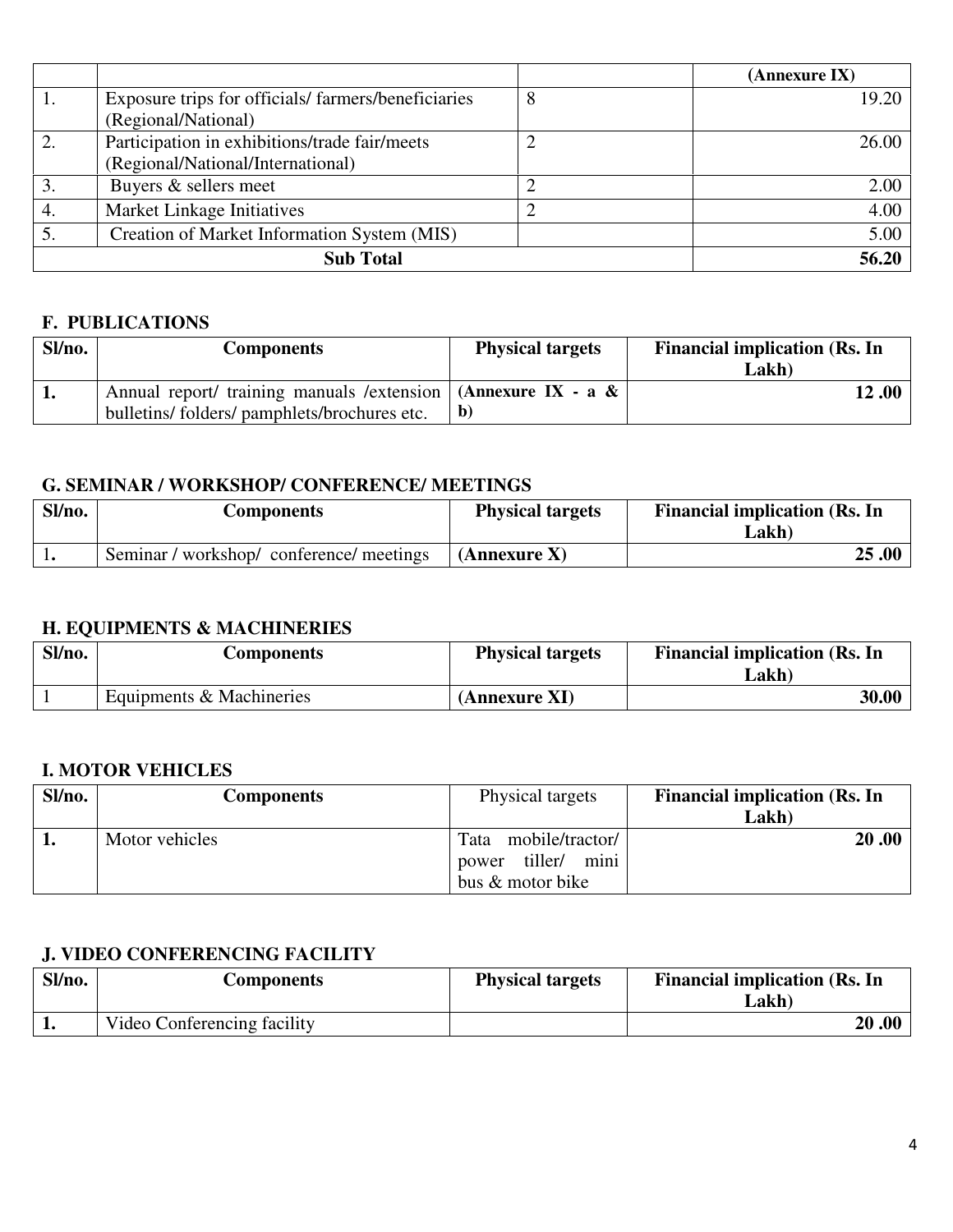#### **K. LANDSCAPING**

| ۰<br>T. | andscapıng_        | 3.00   |
|---------|--------------------|--------|
|         |                    |        |
|         | <b>Grand</b> total | 342.60 |
|         |                    |        |

# **Budget Projection for the year-2011-12**

| SI.       | <b>Head Of Account</b>                   | <b>BE</b> proposed by CIH | <b>BE</b> approved by |
|-----------|------------------------------------------|---------------------------|-----------------------|
| No.       |                                          | (Rs. In Lakh)             | DAC (Rs in lakh)      |
| A.        | <b>Major Head -2552</b>                  |                           |                       |
|           | <b>Salaries</b><br>1.                    | 20.0                      | 20.0                  |
|           | 2.<br>Wages                              | 25.0                      | 15.0                  |
|           | 3.<br>Medical                            | 05.0                      | 2.0                   |
|           | $\overline{4}$ .<br>Rate, Rent and taxes | 00.5                      | 1.0                   |
|           | 5.<br>Advertisement & publicity          | 05.0                      | 5.0                   |
|           | Domestic Travelling Expenses<br>6.       | 25.0                      | 35                    |
|           | (DTE)                                    |                           |                       |
|           | 7.<br>Office expenses (OE)               | 45.0                      | 100                   |
|           | Administrative<br>8.<br>Other            | 144.5                     | 162                   |
|           | Expenses(OAE)                            |                           |                       |
|           | <b>Motor Vehicle</b><br>9.               | 20.0                      | 15                    |
|           | 10.<br>Machinery and Equipment           | 30.0                      | 20                    |
|           | Publication<br>11.                       | 12.0                      | 20                    |
|           | <b>Minor Works</b><br>12.                | 41.0                      | 20                    |
|           | Professional services<br>13.             | 17.0                      | 15                    |
|           | Other charges<br>14.                     | 110.0                     | 100                   |
|           | <b>Sub Total</b>                         | 500.0                     | 530                   |
| <b>B.</b> | Major head-4552                          | 1000.0                    | 970.0                 |
|           | Works*                                   |                           |                       |
|           | <b>Grand total</b>                       | 1500.0                    | 1500.0                |

• Action plan has been prepared as per proposed BE , DAC has modified BE , however, changes if required will be done at RE stage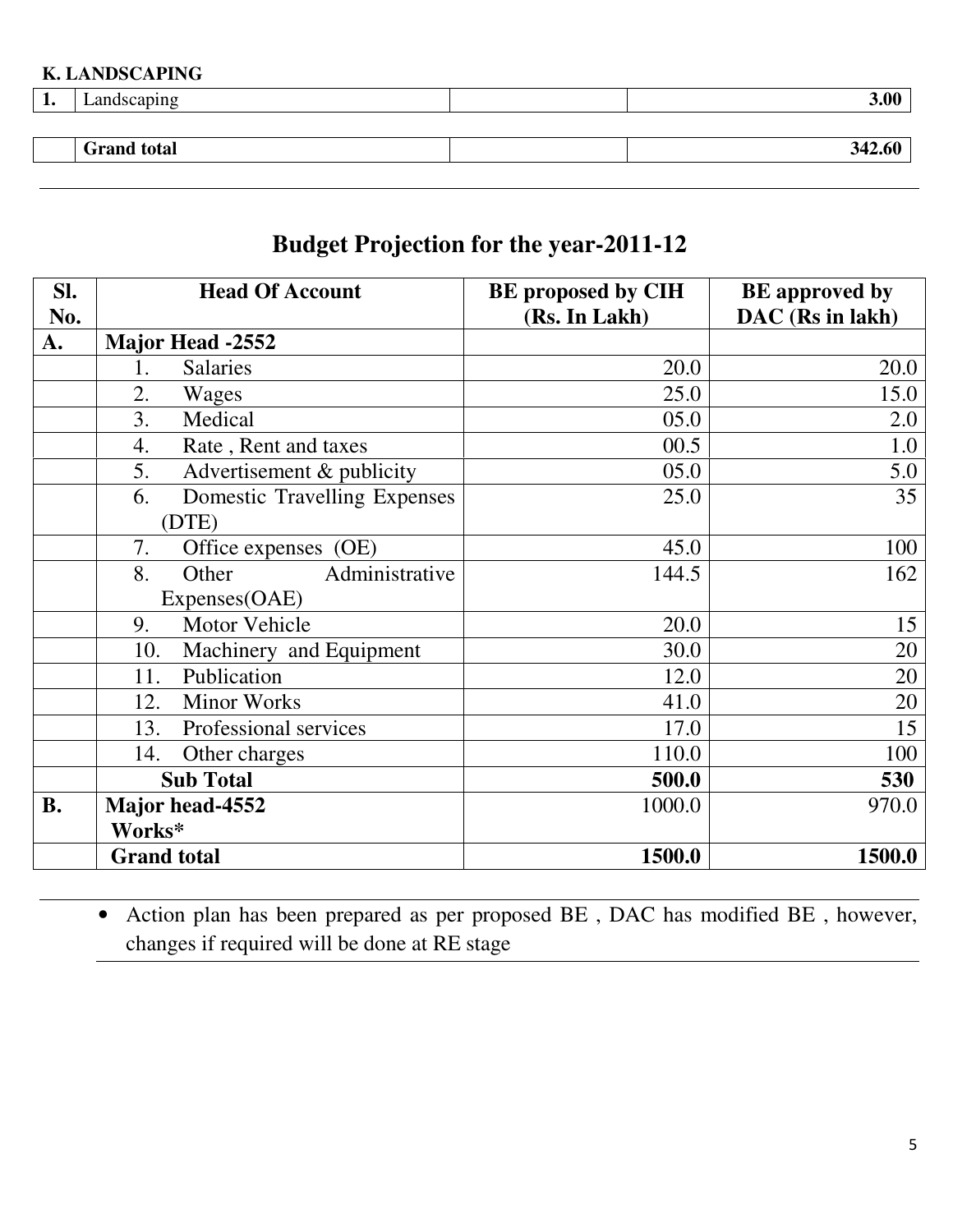## **Strategic Plan (Component wise)**

In order to execute the action plan of 2011-2012, the following strategies are indicated here under;

| SL/ | <b>COMPONENTS</b>                                                 | <b>STRATEGY</b>                                                                                                                                                                                                                                                                                                                                                                                                                     |
|-----|-------------------------------------------------------------------|-------------------------------------------------------------------------------------------------------------------------------------------------------------------------------------------------------------------------------------------------------------------------------------------------------------------------------------------------------------------------------------------------------------------------------------|
| NO. |                                                                   |                                                                                                                                                                                                                                                                                                                                                                                                                                     |
| A.  | <b>CAPACITY</b><br><b>BUILDING &amp; HRD</b><br><b>ACTIVITIES</b> | (a) Trainers training<br>Training on identified topics (Annexure I) will be imparted to the State Govt.<br>Officials and field extension functionaries in all the eight states of the North<br>East Region. These trainees will be the Master Trainer's who will train the<br>farmers in their respective states.                                                                                                                   |
|     |                                                                   | (b) Training of farmers<br>Location and crop specific trainings (Annexure III) will be organized in all the<br>states of NER by the Master Trainer's. Training materials, hands out, audio<br>visuals, flipcharts in local languages will be prepared and distributed to the<br>state functionaries involved in training of beneficiaries/farmers.                                                                                  |
|     |                                                                   | (c) Capacity building at National & International Institute for CIH staffs &                                                                                                                                                                                                                                                                                                                                                        |
|     |                                                                   | <b>Officials</b><br>The staff of CIH and Officers of State Horticulture Departments will be trained<br>on-site for various skill developments in reputed institutes at National and<br>International level. Technical staffs will be trained in various institutes on<br>specific areas to develop expertise. The Head and Administrative staffs will be<br>trained in financial and administrative matters.                        |
|     |                                                                   | 1) At National level<br>Capacity building is considered to be an integral part of organizational<br>development, for strong HRD base. CIH proposes for capacity building at<br>National level in reputed institutes like CIMAP, Lucknow; CISH, Lucknow;<br>FMTTI, Haryana; HTC, Pune; IARI, New Delhi; IIHR, Bangalore; IIM,<br>Ahmedabad; IIPA, New Delhi; IVRI, Varanasi; NCOF, Ghaziabad; NIAM,<br>Jaipur; NPTTI, Hyderabad etc. |
|     |                                                                   | 2) At International level<br>i) FIBL, Switzerland<br>With one of CIH mandates being promotion of organic farming, capacity<br>building at such premier institute on organic farming, will help the officials<br>concern in the field to update their knowledge for the betterment of the region.                                                                                                                                    |
|     |                                                                   | ii) CINADCO, Israel<br>Israel being one of the most advanced countries in the world in Hi Tech Agri./<br>Horti sector, capacity building of officials in such countries will be very<br>beneficial for them in implementing various schemes in the region. The<br>CINADCO organizes training programmes under the Ministry of Agriculture<br>and External Affairs, Israel located at Kibutzshefayim, Israel.                        |
|     |                                                                   | <b>Impact Factor Analysis</b><br>(d)<br>The main mandate of CIH being trainings, it is important to analyze the impact                                                                                                                                                                                                                                                                                                              |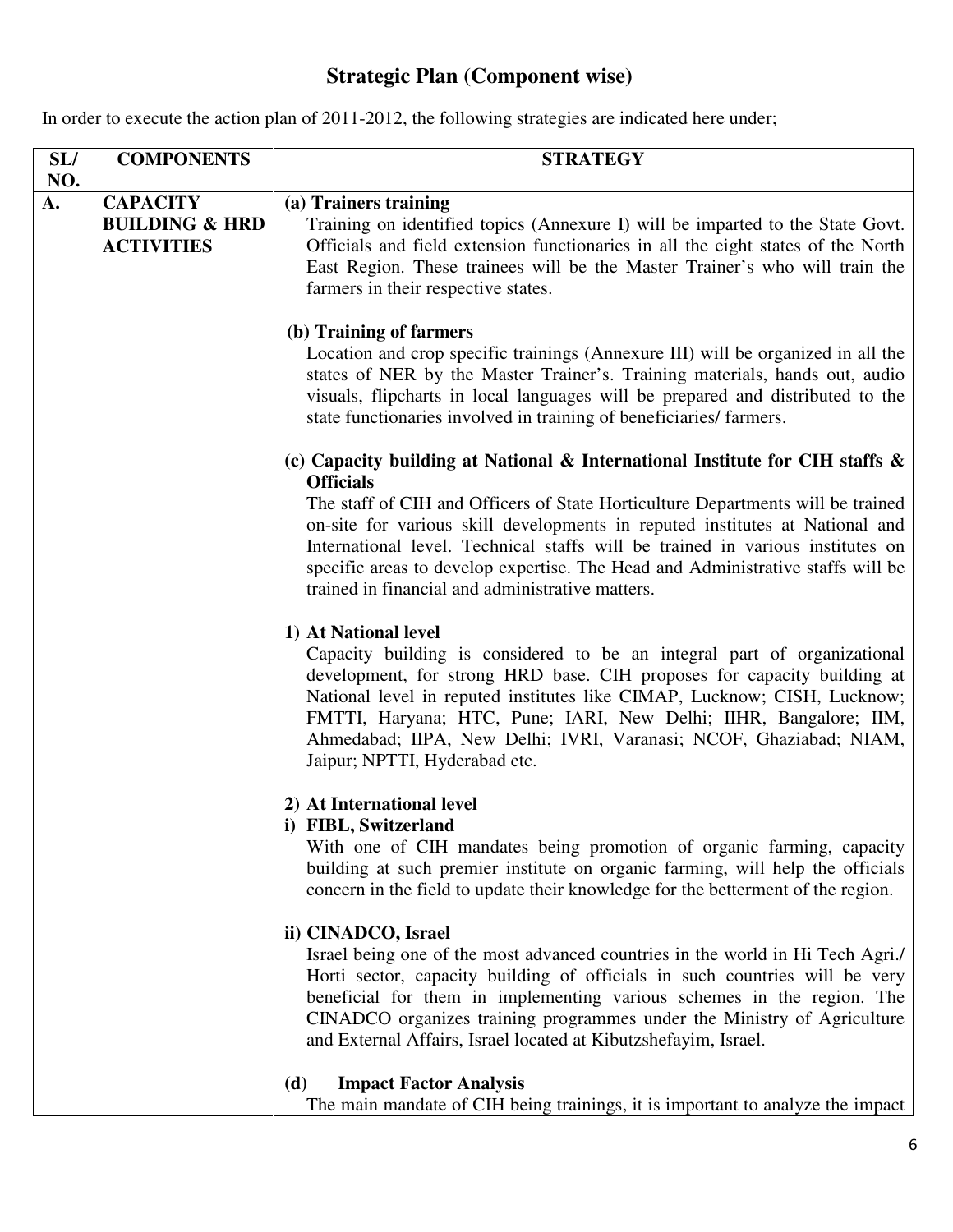|           |                                                                        | factor so as to provide a gross approximation of the prestige of trainings which<br>have been conducted individually. This will help and provide information<br>which will act as a tool for training management considering the trainings<br>already imparted and trainings under consideration for acquisition. For carrying<br>out this analysis, the institute will coordinate with NIRD, Guwahati. |
|-----------|------------------------------------------------------------------------|---------------------------------------------------------------------------------------------------------------------------------------------------------------------------------------------------------------------------------------------------------------------------------------------------------------------------------------------------------------------------------------------------------|
| <b>B.</b> | PRODUCTION OF<br><b>QUALITY</b><br><b>PLANTING</b><br><b>MATERIALS</b> | <b>Establishment of Scion block (gap filling)</b><br>(a)<br>The plant for raising scion will be procured from reliable and reputed sources.<br>The scion already existing in CIH farm will be procured and raised for gap<br>filling.                                                                                                                                                                   |
|           |                                                                        | Citrus: Scion materials of Olinda Valencia and Daisy Tangerine will be<br>collected from CIH farm and Khasi Mandarin from State Horticulture farm,<br>Longnak, Nagaland.                                                                                                                                                                                                                                |
|           |                                                                        | <b>Cashew:</b> Scion materials of VR1, VR2, VR3 and BBSR1 AND H1608 will be<br>collected from CIH farm and VR4 will be procured from SHN, Dimapur.                                                                                                                                                                                                                                                      |
|           |                                                                        | Guava: the scion materials Lucknow-49, Allahabad Safeda, Lalit and Shweta<br>will be procured from CISH, Lucknow.                                                                                                                                                                                                                                                                                       |
|           |                                                                        | Litchi: Scion material will be collected from NRCL, Muzaffarpur and SHN,<br>Dimapur.                                                                                                                                                                                                                                                                                                                    |
|           |                                                                        | Mango: Scion materials of Langra, Bombay Green, Mallika and Sinduri will be<br>collected from CISH, Lucknow.                                                                                                                                                                                                                                                                                            |
|           |                                                                        | <b>Passion fruit:</b> Cuttings will be collected from CIH farm and local sources.                                                                                                                                                                                                                                                                                                                       |
|           |                                                                        | <b>Bael:</b> Scion material will be collected from CISH, Lucknow                                                                                                                                                                                                                                                                                                                                        |
|           |                                                                        | Aonla: Scion material will be collected from CISH, Lucknow                                                                                                                                                                                                                                                                                                                                              |
|           |                                                                        | Peach: Scion material will be collected from ICAR, Barapani                                                                                                                                                                                                                                                                                                                                             |
|           |                                                                        | Rose: Scion for rose will be collected from CIH farm.                                                                                                                                                                                                                                                                                                                                                   |
|           |                                                                        | <b>Raising of Rootstocks</b><br><b>(b)</b><br>Rootstocks for citrus, cashew, mango, guava and rose will be collected from<br>reliable sources and raised.                                                                                                                                                                                                                                               |
|           |                                                                        | Citrus: seeds will be procured from NRCC, Nagpur; State Hoti. Farm,<br>Longnak and CIH farm.                                                                                                                                                                                                                                                                                                            |
|           |                                                                        | <b>Cashew:</b> seeds will be procured from Assam and Nagaland.                                                                                                                                                                                                                                                                                                                                          |
|           |                                                                        | Mango: seeds will be collected from local sources.                                                                                                                                                                                                                                                                                                                                                      |
|           |                                                                        | Guava: seeds will be collected from local sources.                                                                                                                                                                                                                                                                                                                                                      |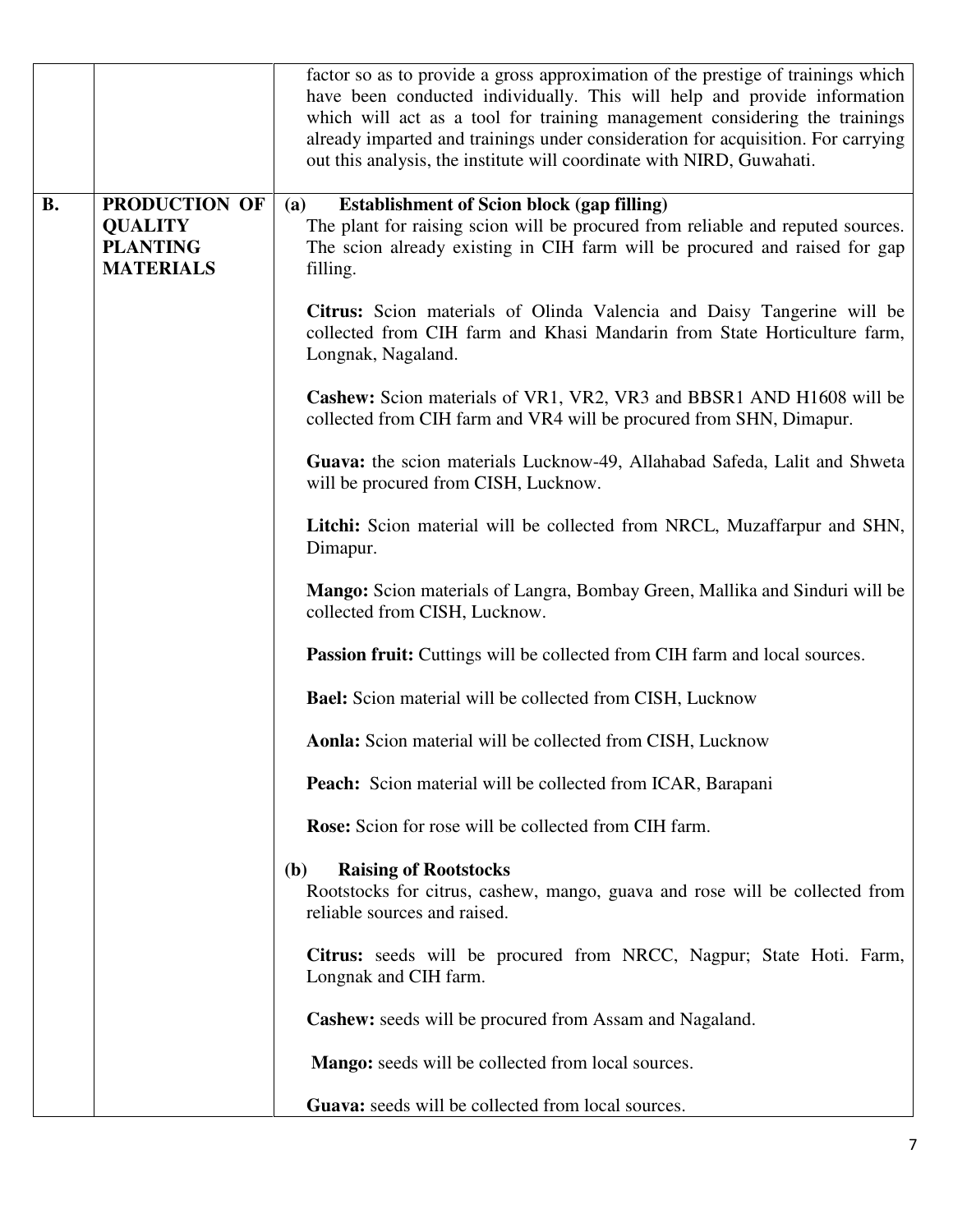|                |                                   | <b>Rose:</b> rootstock var. Natal Bear will be procured from Govt. Institutions.                                                                                                                                                                                                                                                                                                                                                                                                                                                            |
|----------------|-----------------------------------|---------------------------------------------------------------------------------------------------------------------------------------------------------------------------------------------------------------------------------------------------------------------------------------------------------------------------------------------------------------------------------------------------------------------------------------------------------------------------------------------------------------------------------------------|
|                |                                   | Plant multiplication through budding, grafting and suckers etc.<br>(c)<br>The plant materials with compatible rootstocks and scion will be collected and<br>procured from reliable and reputed sources like CISH, Lucknow; NRCC,<br>Nagpur; SHN, Dimapur, State Horti. Farm, Longnak and CIH for<br>multiplication through budding, grafting in appropriate time.<br>Flowers like carnation and gerbera will be multiplied by vegetative means like<br>cuttings and sucker, division from mother plants already established at CIH<br>farm. |
| $\mathbf{C}$ . | <b>FARM</b><br><b>DEVELOPMENT</b> | <b>Land development</b><br>(a)<br>With a total area of 43.50 hectares under CIH, 12 ha are cultivable. Therefore<br>CIH proposes another 3 hectare area under land development through<br>plantation of fruit crops, with initial investment on jungle clearing, uprooting of<br>stumps, leveling and block division etc.                                                                                                                                                                                                                   |
|                |                                   | <b>Creation of Infrastructures</b><br><b>(b)</b><br>Construction of drying floor for ginger and turmeric<br>(i)<br>Drying of spices in proper drying floor ensures clean, safe and quality product.<br>Drying floor is more convenient and facilitates quicker drying as compared to<br>drying in bamboo mats or plastic sheets. The drying floor will be constructed<br>mainly for drying of, farm produce at CIH.                                                                                                                         |
|                |                                   | (ii)<br><b>Construction of farm warehouse</b><br>Warehouses are intended for the storage and physical protection of goods.<br>Construction of a warehouse at the institute will serve several purposes of the<br>farm needs such as storage bagged produce, materials and equipments required<br>for packing and handling and storage for pest control.                                                                                                                                                                                     |
|                |                                   | <b>Construction of propagation benches</b><br>(iii)<br>One of the main mandates of CIH is production of quality planting materials,<br>which can be met if only there is successful propagation. Construction of<br>propagation benches will ensure successful germination and protection of small<br>seeds under germination.                                                                                                                                                                                                              |
|                |                                   | Soil filling in polyhouse<br>(iv)<br>Water stagnation/logging in polyhouses especially in nursery/propagation<br>block becomes a hindrance to carry out activities during the rainy season as a<br>result, the plants are also affected. Soil filling in polyhouse will therefore ease<br>the problem ensuring continuous activity during the rainy season also.                                                                                                                                                                            |
|                |                                   | Pathway construction between polyhouses<br>(v)<br>In order to facilitate easy access in-between poly houses from all directions,<br>pathway construction is essential. The construction will not only ease<br>supervision during rainy season but also enhance beautification in the area.                                                                                                                                                                                                                                                  |
|                |                                   | Repair/renovation of barbed wire fencing with chain link<br>(vi)                                                                                                                                                                                                                                                                                                                                                                                                                                                                            |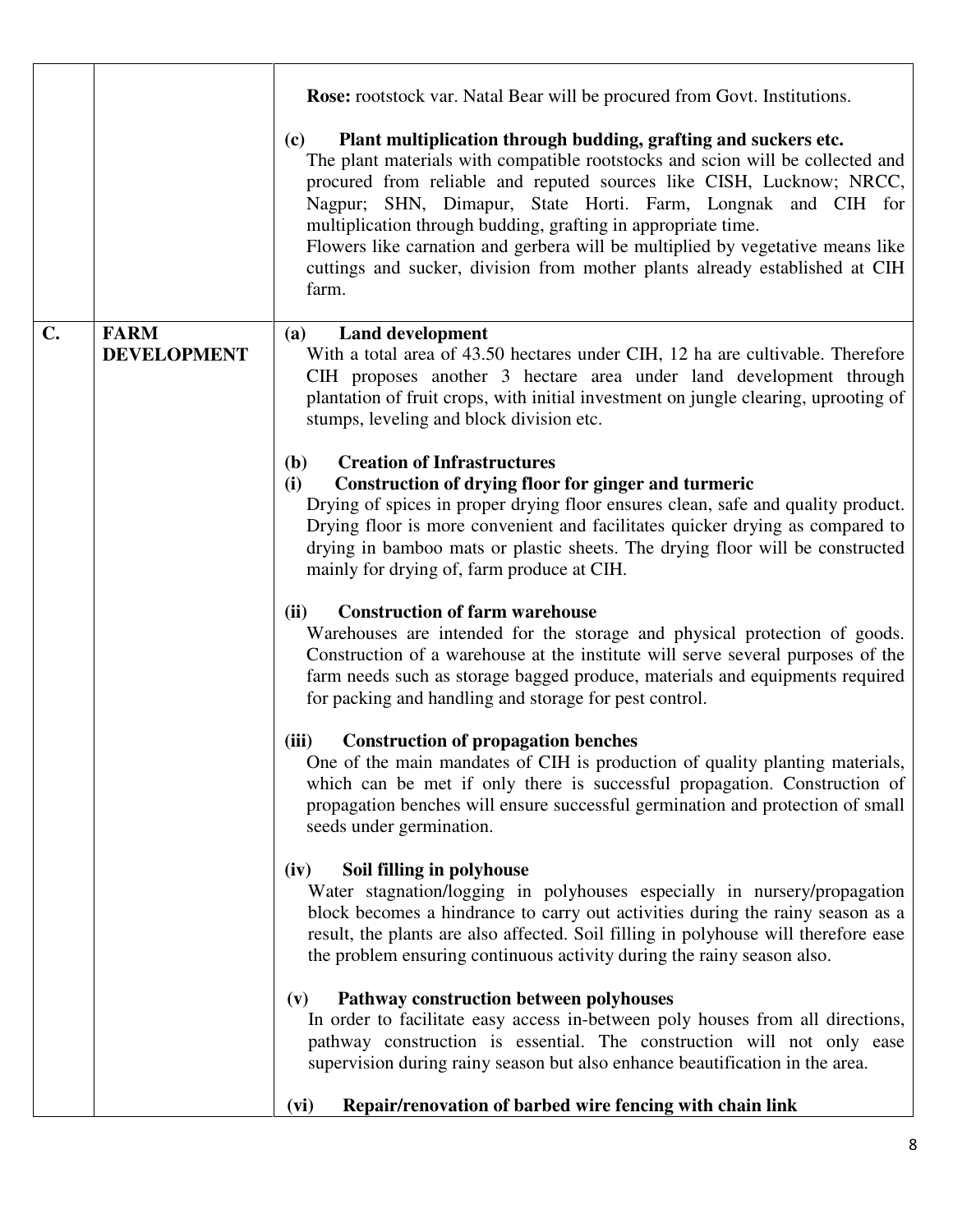|    | <b>REFINEMENT</b><br>$\boldsymbol{\alpha}$<br><b>DEMONSTRATIO</b><br><b>NS</b> | Pollination support through beekeeping for enhancing production in<br>(a)<br>fruits and vegetables<br>Crop failures due to inadequate pollination possess new challenges for<br>improving and maintaining quality and productivity to commercial cultivation.                                                                                                                                                                                                                                                                                                                                                                                                                                         |
|----|--------------------------------------------------------------------------------|-------------------------------------------------------------------------------------------------------------------------------------------------------------------------------------------------------------------------------------------------------------------------------------------------------------------------------------------------------------------------------------------------------------------------------------------------------------------------------------------------------------------------------------------------------------------------------------------------------------------------------------------------------------------------------------------------------|
| D. | <b>TECHNOLOGY</b>                                                              | Fertilizers, manures & chemicals<br>(d)<br>Nutrition to plants is important for its proper growth and development. The<br>vast acreage of plantations under fruits, vegetable, spices and flowers at CIH<br>requires balanced nutrition, protection from pests and diseases for its proper<br>growth and development. Therefore, CIH proposes for procurement of<br>fertilizers, manures and chemicals for the overall well being of the farm.<br>I. ON FARM                                                                                                                                                                                                                                          |
|    |                                                                                | <b>Maintenance of polyhouses</b><br>(c)<br>Polyhouses at the institute is confined mainly for cultivation of rose, gerbera,<br>carnation, anthurium, tomato, capsicum, citrus scion block which need special<br>care and controlled conditions for its proper growth. Sometimes these<br>structures fall subjected to natural calamities like strong winds, heavy rains<br>and also damages by animals or human intervention. Replacement of foggers,<br>drippers, PVC pipes etc. should be looked into with top most priority in case<br>of any casualty so as to ensure running activity. Therefore repair and<br>maintenance of these polyhouses against such inconveniences is very<br>important. |
|    |                                                                                | Construction of steps from pump house to passion fruit block<br>(ix)<br>Pump house is the heart for drawing water from the main river source to CIH<br>farm. The road leading to pump house is outside CIH premises which creates<br>inconveniences during supervision. Hence, construction of steps from pump<br>house to passion fruit block will greatly shorten the distance and ease<br>supervision in case of any technical failure.                                                                                                                                                                                                                                                            |
|    |                                                                                | (viii) Construction of ring well<br>Water is the most important component for any horticultural activity.<br>Construction of ring well within the premises will add to the available water<br>capacity in the farm and in turn activate the farm activities.                                                                                                                                                                                                                                                                                                                                                                                                                                          |
|    |                                                                                | (vii) Trellising in passion fruit block<br>CIH has an area of 1 ha under passion fruit cultivation. Being a climber, the<br>crop requires trellis for support during its growth. Trellising in passion fruit<br>during initial stage of its growth which will include plastering of pole base and<br>wiring of trailing frame will ensure its proper growth and fruiting during later<br>stages.                                                                                                                                                                                                                                                                                                      |
|    |                                                                                | The main purpose is to create a barrier for animals and human intrusion. An<br>area of 2km is to be covered with the chain linked barbed wire fencing which<br>may otherwise serve as an entry point for nuisance in the premises.                                                                                                                                                                                                                                                                                                                                                                                                                                                                    |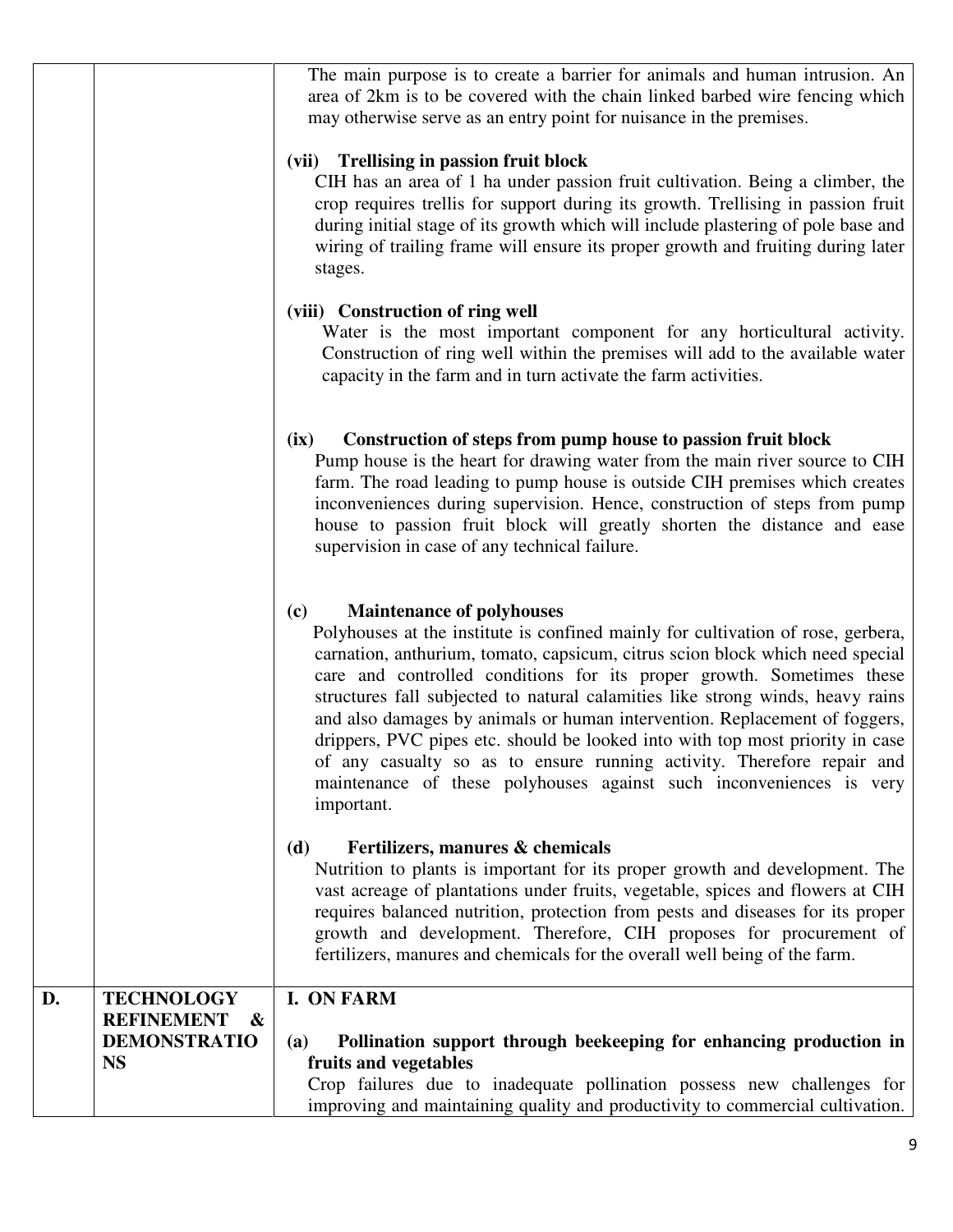Bee boxes will be procured from reputed sources and introduced in fruit plantation blocks in CIH farm with the aim to enhance pollination as a part of demonstration.

#### **(b) Off season production of onion**

Off season production ensure year round availability of a particular crop and fetches better remuneration. An area of 0.25 ha will be subjected to off season onion cultivation to evaluate its performance i.e. growth and yield with different organic manures like poultry manure, vermicompost etc.

#### **(c) Performance of black pepper with silver oak as standard plant (silver oak plantation)**

Black pepper requires standard plant for support for its normal growth and development. CIH proposes plantation of silver oak initially which will be used as a standard plant for black pepper in later stage and evaluated.

#### **(d) Performance on black pepper in established teak plantation**

Performance of black pepper with teak as its standard plant will be evaluated for the third year.

#### **(e) Intercropping of Okra with French bean**

For a successful intercropping, crop compatibility is one most important factor to be considered. French bean being a leguminous crop will be intercropped with Okra and its performance (growth and yield) and degree of compatibility will be evaluated as a part of technology refinement.

#### **(f) Performance of high value vegetable crops**

High value vegetable crops like tomato, capsicum, cucumber will be planted under polyhouse and open condition for performance evaluation i.e. quality and yield.

#### **(g) Plantations in buffer zone of organic model blocks**

A buffer zone is a physical border in an organic production area. Suitable plant species will be selected and planted in buffer zone in organic model blocks to check chances of contamination from adjacent activities and areas.

#### **(h) Model citrus orchard (Khasi Mandarin)**

Khasi Mandarin is one of the most important fruit crops of the North east Region. CIH proposes to set up a model orchard equipped with the latest improved production technologies under an area of 1 ha as a part of demonstration activity.

#### **(i) Performance of orchids under polyhouse**

The planting materials will be procured from reliable and reputed source. The performance of different varieties under polyhouse will be evaluated.

#### **(j) Performance of different banana cultivars**

Banana suckers will be collected from reputed source and planted in an area of 2 ha. The performance of different cultivars will be evaluated.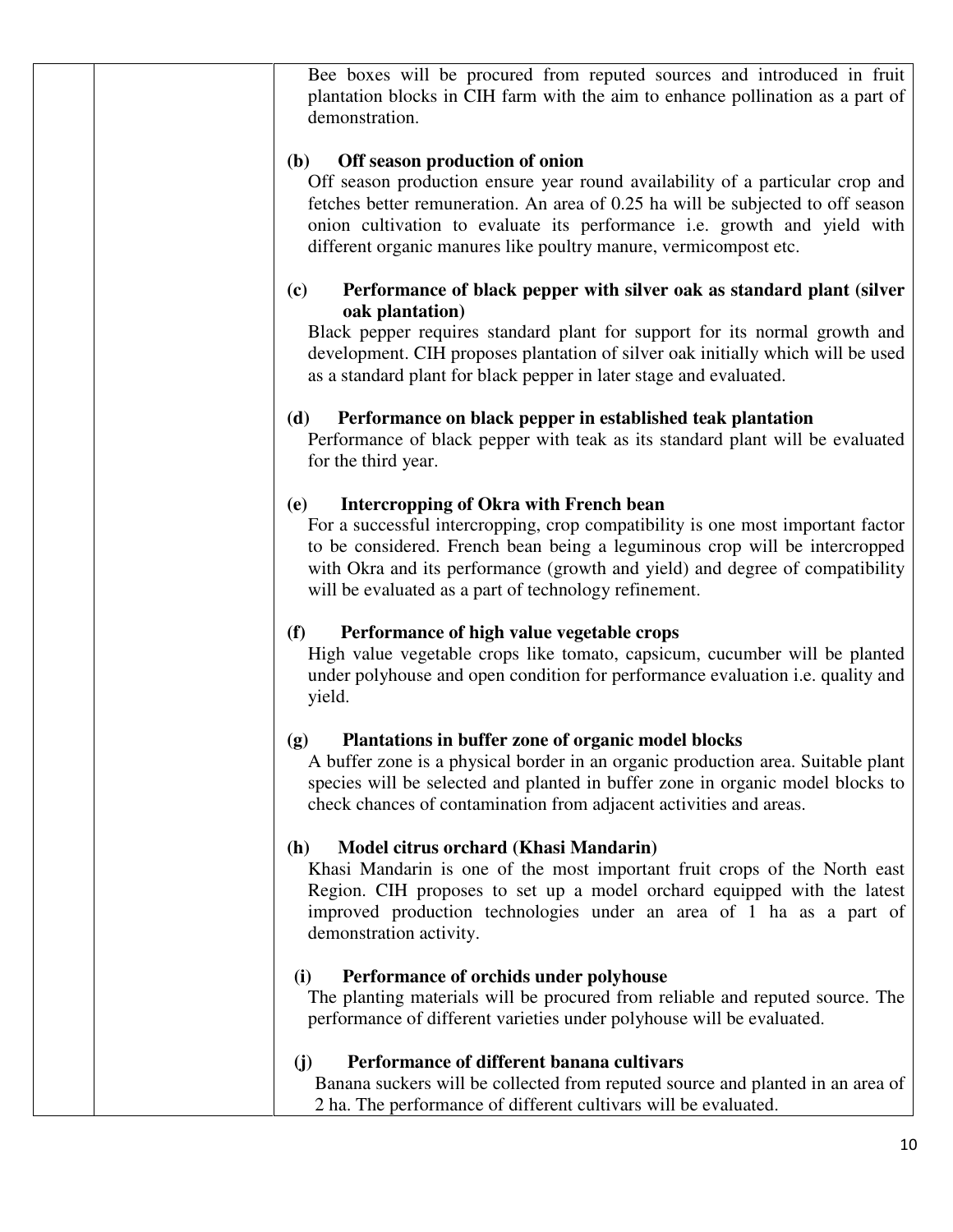| Low cost storage structure<br>$\mathbf{(k)}$<br>Lack of proper storage incurs loss to a considerable portion of the harvest.<br>Low cost storage structures involving low investment which will be feasible to<br>the farmers will be explored and set up on farm as a part of technology<br>refinement and demonstration.<br><b>(I)</b><br><b>Establishment of Organic Model Farm</b><br>Organic agriculture is one of the fastest growing segments in India and<br>worldwide. Setting up of organic model farms will act as a tool for creating<br>models of economic success for farmers to witness and encouraging crop<br>diversification based on available resources. Therefore, CIH has already<br>initiated the process establishing the 3 organic model farms of I ha each in<br>collaboration with ICCOA, Bangalore and the main crop to be taken up are<br>pineapple, ginger and turmeric.                                                                             |
|------------------------------------------------------------------------------------------------------------------------------------------------------------------------------------------------------------------------------------------------------------------------------------------------------------------------------------------------------------------------------------------------------------------------------------------------------------------------------------------------------------------------------------------------------------------------------------------------------------------------------------------------------------------------------------------------------------------------------------------------------------------------------------------------------------------------------------------------------------------------------------------------------------------------------------------------------------------------------------|
| <b>OFF FARM</b><br>II.                                                                                                                                                                                                                                                                                                                                                                                                                                                                                                                                                                                                                                                                                                                                                                                                                                                                                                                                                             |
| <b>High Density Planting and Canopy Management in Cashew</b><br><b>(a)</b><br>Cashew is suitable for fairly steep slopes with shallow top soil. Due to its large<br>canopy and surface root system, cashew acts as a protective soil conservation<br>crop in high rainfall areas where surface run off causes soil erosion.<br>In High Density Planting, higher number of plants can be accommodated in<br>the same unit area as compared to the conventional method of planting and<br>Canopy Management will optimize production potential with excellent fruit<br>quality enabling higher returns during the initial times up to 10 years.<br>In the present demonstration, cashew grafts will be planted at a spacing of<br>5mx5m accommodating 400plants/ha, adopting square system of planting.<br>The cashew grafts will be planted in pits of 60cmx60cmx60cm size. Planting<br>material maybe collected from reliable source HRC, Nagichera and NRCC,<br>Putur, Karnataka. |
| (b) High Density Planting and Canopy Management in Citrus<br>Citrus fruits especially Mandarin orange have upright growth habit. Citrus are<br>considered a light loving plant, the trees are sensitive to shading.<br>In High Density Planting, higher number of plants can be accommodated in<br>the same unit area as compared to the conventional method of planting and<br>Canopy Management will optimize production potential with excellent fruit<br>quality enabling higher returns during the initial times up to 10 years.<br>In the present demonstration, grafts will be planted at a spacing of 5mx 5m<br>adopting square system of planting. The grafts will be planted in pits of<br>60mx60mx60m size. Planting material will be collected from NRCC, Nagpur;<br>State Horticulture Farm, Longnak and CIH farm.                                                                                                                                                    |
| Adoption of village as model organic village<br>(c)<br>Organic farming promotes cultivation of crops in an efficient and sustainable<br>way for a continuous and steady production enabling the community to<br>understand the potential and long term benefits of sustainable organic with<br>efficient use of natural resources. CIH proposes to adopt one village as model                                                                                                                                                                                                                                                                                                                                                                                                                                                                                                                                                                                                      |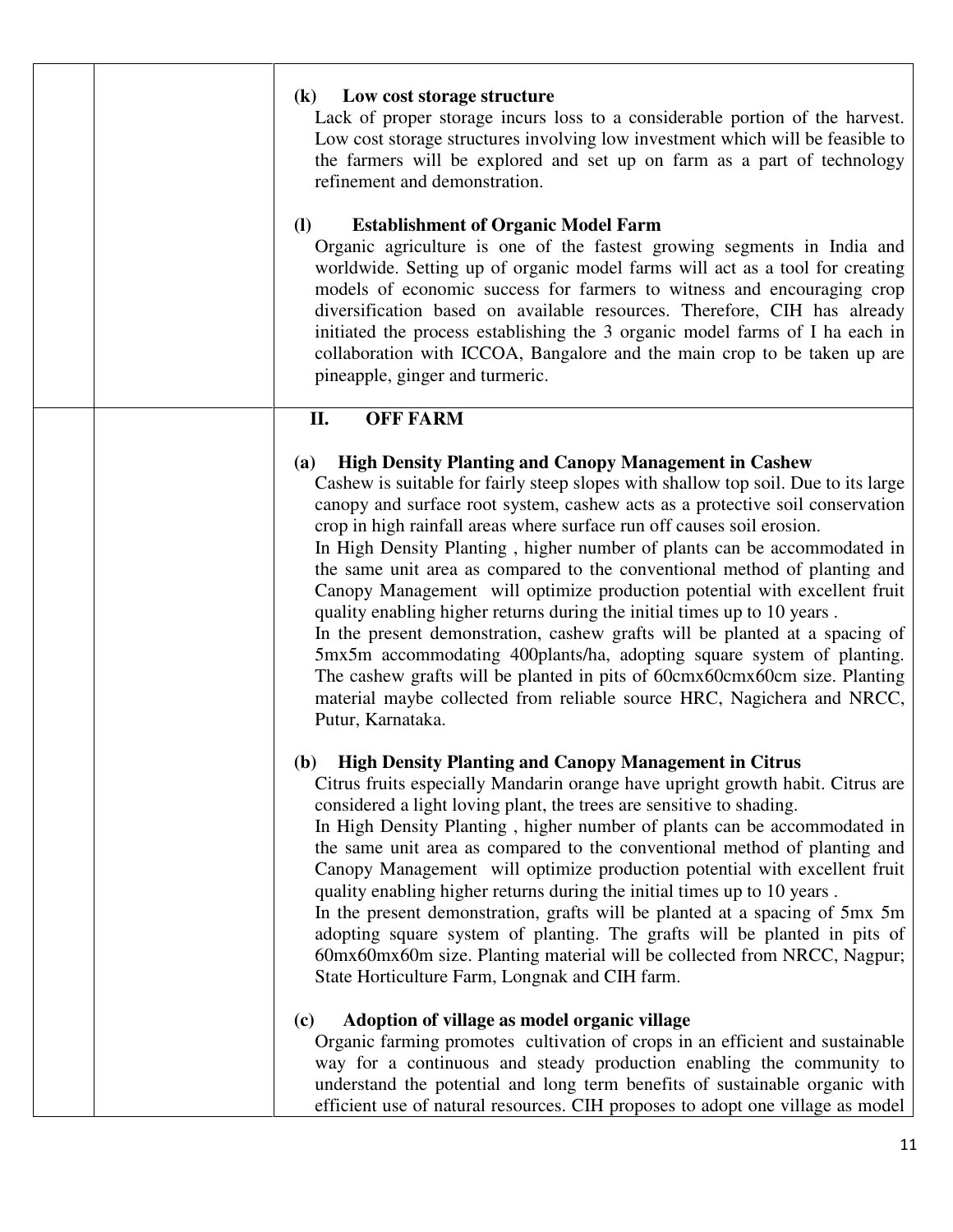|    |                                                                             | organic village with the aim of making the village 100% organic, augment<br>farmers income through providing support to develop markets for organic<br>produce and promotion of organic farming.                                                                                                                                                                                                                                                                                                                                                                                              |
|----|-----------------------------------------------------------------------------|-----------------------------------------------------------------------------------------------------------------------------------------------------------------------------------------------------------------------------------------------------------------------------------------------------------------------------------------------------------------------------------------------------------------------------------------------------------------------------------------------------------------------------------------------------------------------------------------------|
|    |                                                                             | (d) Low cost storage structure for onion<br>Storage structure for onion involving low investment will be explored and<br>established in selected farmer's field for demonstration so that it can be<br>replicated.                                                                                                                                                                                                                                                                                                                                                                            |
|    |                                                                             | (e) Establishment of Organic Model Farms<br>Organic agriculture is one of the fastest growing segments in India and<br>worldwide. Setting up of organic model farms will act as a tool for creating<br>models of economic success for farmers to witness and encouraging crop<br>diversification based on available resources. Therefore, CIH has already<br>initiated for establishing four organic model farms of I ha each in selected<br>farms at Assam and Meghalaya in collaboration with ICCOA, Bangalore. The<br>main crops to be demonstrated are ginger and turmeric.               |
|    |                                                                             | (f) Organic cultivation of Turmeric<br>Unlike other fruit crops, the commercial part of turmeric is rhizome which<br>comes in direct contact with the soil. Hence the chances of produce<br>contamination with fertilizers, chemicals and pesticides etc. Encouraging<br>organic cultivation of turmeric will ensure food safety and fetch premium<br>price in the market. CIH proposes an area of 5 ha under organic cultivation of<br>turmeric which will act as a model live demonstration center for dissemination<br>of organic farming system to the organic growers.                   |
| E. | <b>PHM/MARKETIN</b><br><b>G/AGRI</b><br><b>BUSINESS</b><br><b>PROMOTION</b> | a) Exposure trips for officials/farmers/beneficiaries<br>The beneficiaries/ progressive farmers will be exposed to successful<br>entrepreneurial activities through motivational tours. This is a new activity<br>introduced by Govt. of India under Technology Mission. Exposure trips will<br>help the framers/ beneficiaries to witness the practices followed in other states<br>and would bring to light ground realities. The trips would include field visits,<br>counseling/ guidance etc. which would further help them develop a new way<br>of thinking and to bring into practice. |
|    |                                                                             | b) Participation in exhibitions/trade fairs/meets<br>(at National and International level)<br>Exhibition/ trade fairs/ meets are to showcase one's Unique Selling<br>Proposition (USP). Participations in such events would give a better platform<br>to our produce/ products. Participants in such events will witness a variety of<br>other product and their market potential.                                                                                                                                                                                                            |
|    |                                                                             | <b>Buyers/Sellers meet</b><br>C)<br>Buyers/ Sellers meets will create a platform for market stake holders to<br>discuss over the issues of the market and how to channelize production. Such<br>meets would help each party to understand and solve the complicacies of the                                                                                                                                                                                                                                                                                                                   |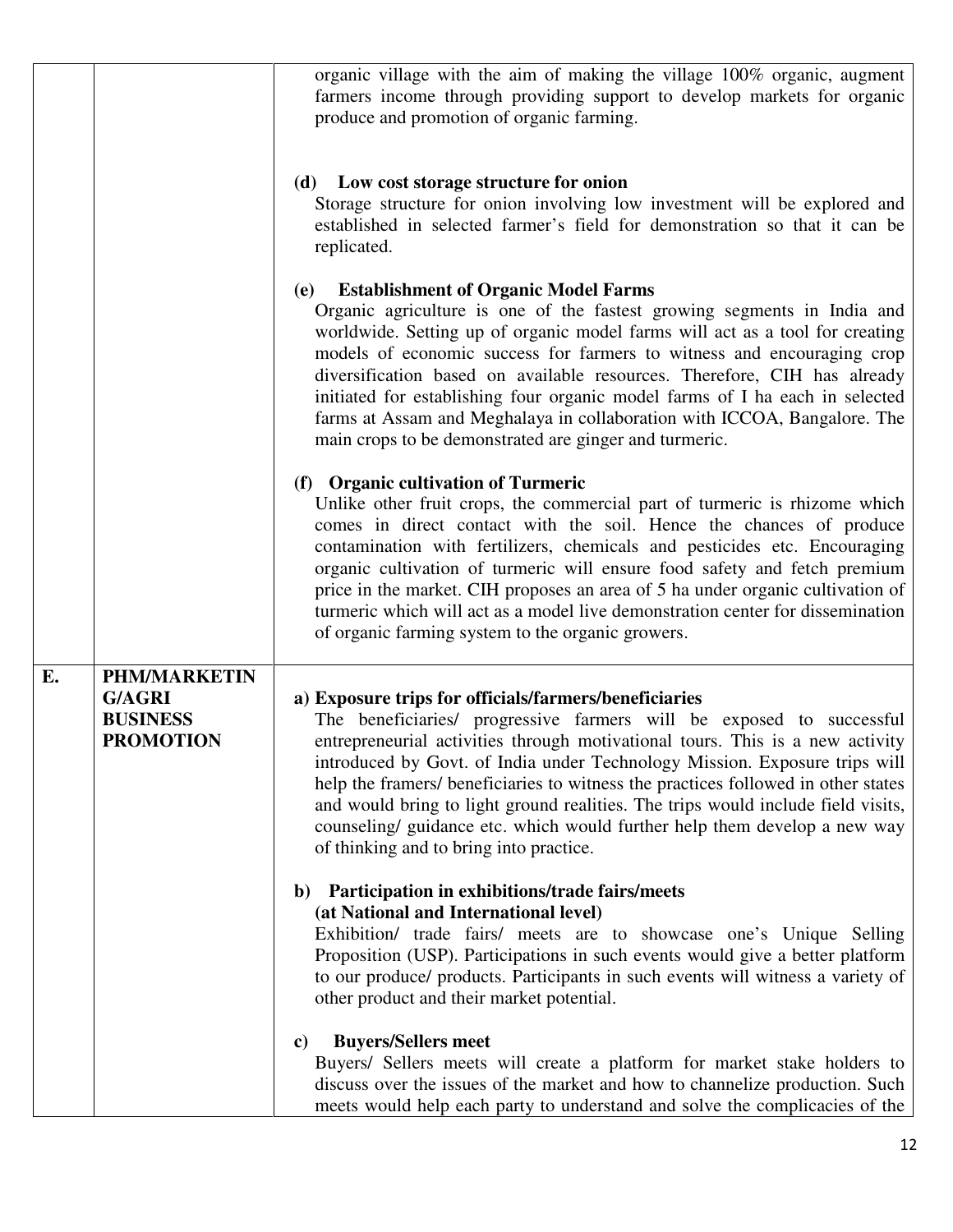|    |                                                                              | market, so as to create an environment of transparency and better<br>participations by producers/ farmers.                                                                                                                                                                                                                                                                                                                                                                                                                                                                                                                                                                                                     |
|----|------------------------------------------------------------------------------|----------------------------------------------------------------------------------------------------------------------------------------------------------------------------------------------------------------------------------------------------------------------------------------------------------------------------------------------------------------------------------------------------------------------------------------------------------------------------------------------------------------------------------------------------------------------------------------------------------------------------------------------------------------------------------------------------------------|
|    |                                                                              | <b>Market Linkage Initiatives</b><br>d)<br>The Market Linkages Initiative will be a program to promote growth in<br>horticultural crops and food security, working alongside partners such as NHB<br>- ICCOA – CIH to integrate smallholder farmers into more efficient national<br>and regional markets. To create a long term capacity for farmers, support<br>organizations and business association to make use of domestic and<br>international markets for their products/produce through increased knowledge<br>and networks so as to establish practical market linkage between institutional<br>chains, trade<br>facilitation institutes<br>buyers,<br>business<br>etc.,<br>and<br>producers/farmers. |
|    |                                                                              | <b>Creation of Market Information System (MIS)</b><br>e)<br>MIS is a computer based system intended for use by particular marketing<br>personnel at any functional level for the purpose of solving marketing<br>problems. MIS will provide everyday information about developments in<br>changing marketing environment that will help in smooth execution of<br>marketing plans. This service will greatly improve the quality of information<br>available to the marketing personnel in the service of the farming community.                                                                                                                                                                               |
| F. | <b>PUBLICATION</b>                                                           | The institute will publish training manuals/technical bulletins for all the<br>trainings conducted, for the master trainers where these materials will aid<br>them in further extension trainings. Folders/flipcharts/flowcharts will be a<br>source of information material to the farmers which will be translated into<br>local dialects for of respective states and published. A half yearly newsletter<br>will also be published for updating activities of CIH.                                                                                                                                                                                                                                         |
| G. | <b>SEMINARS/WOR</b><br><b>KSHOPS/CONFER</b><br><b>ENCES/MEETING</b><br>SETC. | In order to evolve feasible developmental strategies and make policy<br>decisions, to popularize the scientific technologies available from research<br>works among the extension workers of the state departments and progressive<br>farming community on different aspects of horticulture, CIH proposes to<br>organize International/National/Regional seminar/conference/summit. Besides<br>these, CIH will also conduct BOM and TAC meetings.                                                                                                                                                                                                                                                             |
| H. | <b>EQUIPMENTS</b><br>&<br><b>MACHINERIES</b>                                 | Important farm and office equipments to be procured in order to carry out<br>various activities of the institute.                                                                                                                                                                                                                                                                                                                                                                                                                                                                                                                                                                                              |
| I. | <b>MOTOR</b><br><b>VEHICLES</b>                                              | In order to execute the works of CIH efficiently, provision for motor vehicle is<br>also of utmost importance. Therefore CIH proposes motor vehicle for efficient<br>management of the institute.<br>Tata mobile: with the existence of only one tractor at the institute which<br>performs all the major and minor works, it becomes difficult to carry out farm<br>activities on time, as it remains engaged in varied works in a day. A tata<br>mobile can relieve various farm works like carrying of planting materials from                                                                                                                                                                              |
|    |                                                                              | one block to another, carrying of harvested farm produce, water carriage and<br>other transportation works which otherwise is perform by tractor or done                                                                                                                                                                                                                                                                                                                                                                                                                                                                                                                                                       |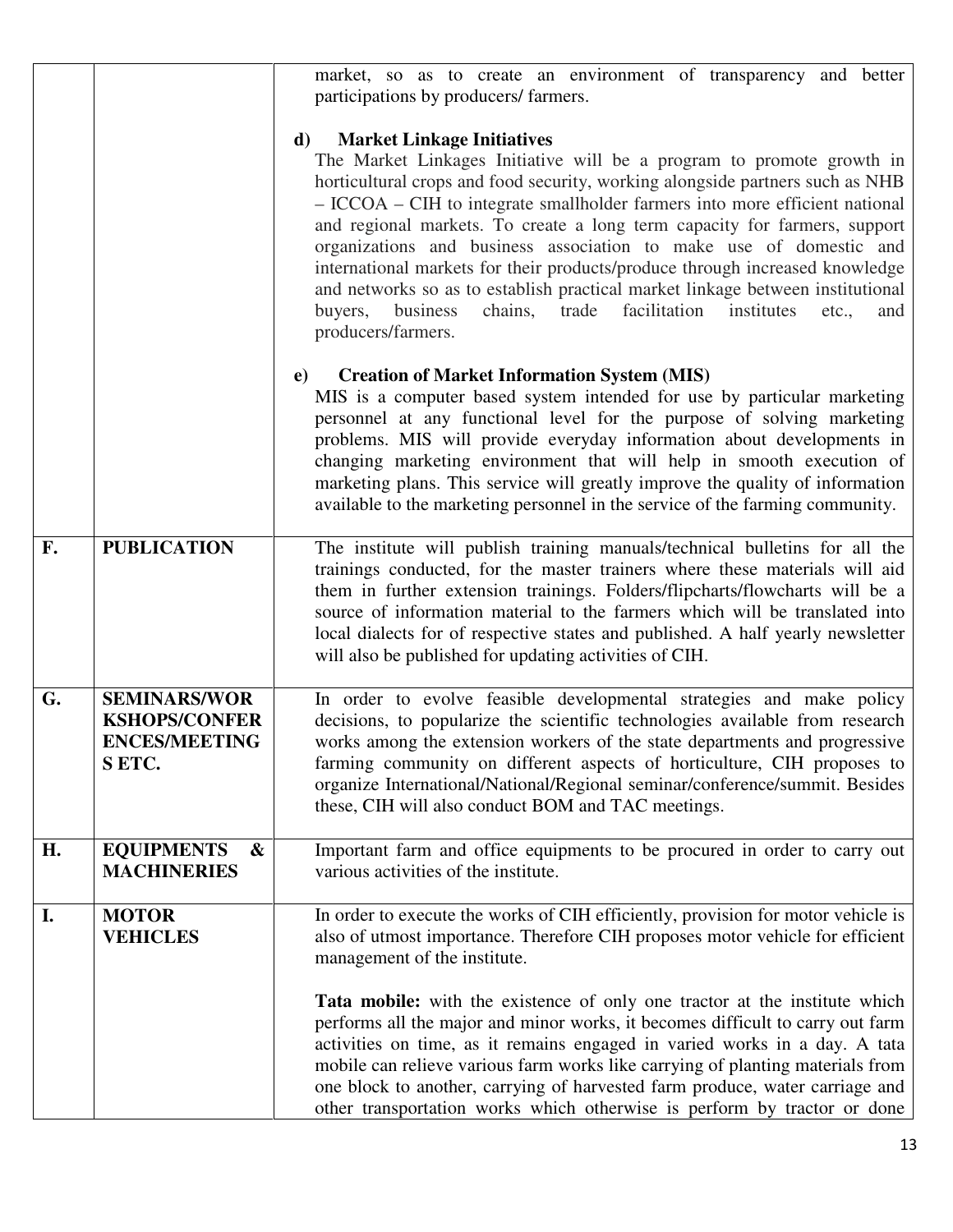|    |                                                        | manually by farm labors consuming a lot of time and energy.                                                                                                                                                                                                                                                                                                                                                                                                                                                                                                  |
|----|--------------------------------------------------------|--------------------------------------------------------------------------------------------------------------------------------------------------------------------------------------------------------------------------------------------------------------------------------------------------------------------------------------------------------------------------------------------------------------------------------------------------------------------------------------------------------------------------------------------------------------|
|    |                                                        |                                                                                                                                                                                                                                                                                                                                                                                                                                                                                                                                                              |
|    |                                                        | <b>Tractor/power tiller:</b> The institute spreads over an area of 43.50 ha where<br>farm works are assigned in different blocks usually far from each other. With<br>the increase developmental activities, it becomes difficult for a single<br>tractor/power tiller to meet the days required tasks. Therefore, CIH proposes<br>for an additional tractor and power tiller so that the farm works can be<br>performed efficiently.                                                                                                                        |
|    |                                                        | Mini bus: One of the key mandates of CIH is imparting trainings. This<br>requires transportation of participants at all times, which involves a lot of<br>expenditure. Hence, purchase of a mini bus will save a lot of resources and<br>also facilitate proper and efficient management of the training programme.                                                                                                                                                                                                                                          |
|    |                                                        | Motorbike: The institute proposes for purchase of a motorbike as there are<br>many small errands of the office to be attended at every point of time like post<br>office and bankings etc.                                                                                                                                                                                                                                                                                                                                                                   |
| J. | <b>VIDEO</b><br><b>CONFERENCING</b><br><b>FACILITY</b> | Video conferencing is a concept of interactive telecommunication allowing<br>interactions in two or more locations via two way video and audio<br>transmission simultaneously. The facility in the institute will enhance the<br>quality of training programmes especially conducted for state govt. officials<br>and extension functionaries. Since CIH is every far away from reputed like<br>IARI, IVRI, IIHR, CISH etc. the facility will help in getting the experts<br>lectures delivered to the participants during the training thereby reducing the |
| Κ. | <b>LANDSCAPING</b>                                     | burden on the institute in coordinating with the renowned resource persons.<br>The institute has an area of 43.50 ha out of which 5 ha is proposed for<br>infrastructure development that includes construction of administrative office,<br>reception, farmer's hostel cum training hall, residential block and polyhouses.<br>Landscaping of the area is important for overall beautification. With the<br>approval of farmer's hostel cum training hall, CIH proposes landscaping of the<br>area and along the main road.                                 |

#### **ANNEXURE-I**

#### **PROPOSED AREA OF TRAINER'S TRAINING**

| Sl/no.         | <b>Topics</b>                                                        | No. of trainings |
|----------------|----------------------------------------------------------------------|------------------|
|                | Good Agriculture Practices (GAP)                                     |                  |
|                | Post Harvest Management of focus horticulture crops                  |                  |
|                | Protected cultivation of ornamentals                                 |                  |
| $\overline{4}$ | High Density Planting and Canopy Management of important fruit crops |                  |
|                | Value addition of horticulture crops                                 |                  |
| 6              | Nursery management and quality planting material                     |                  |
|                | Organic farming and Certification                                    |                  |
|                |                                                                      |                  |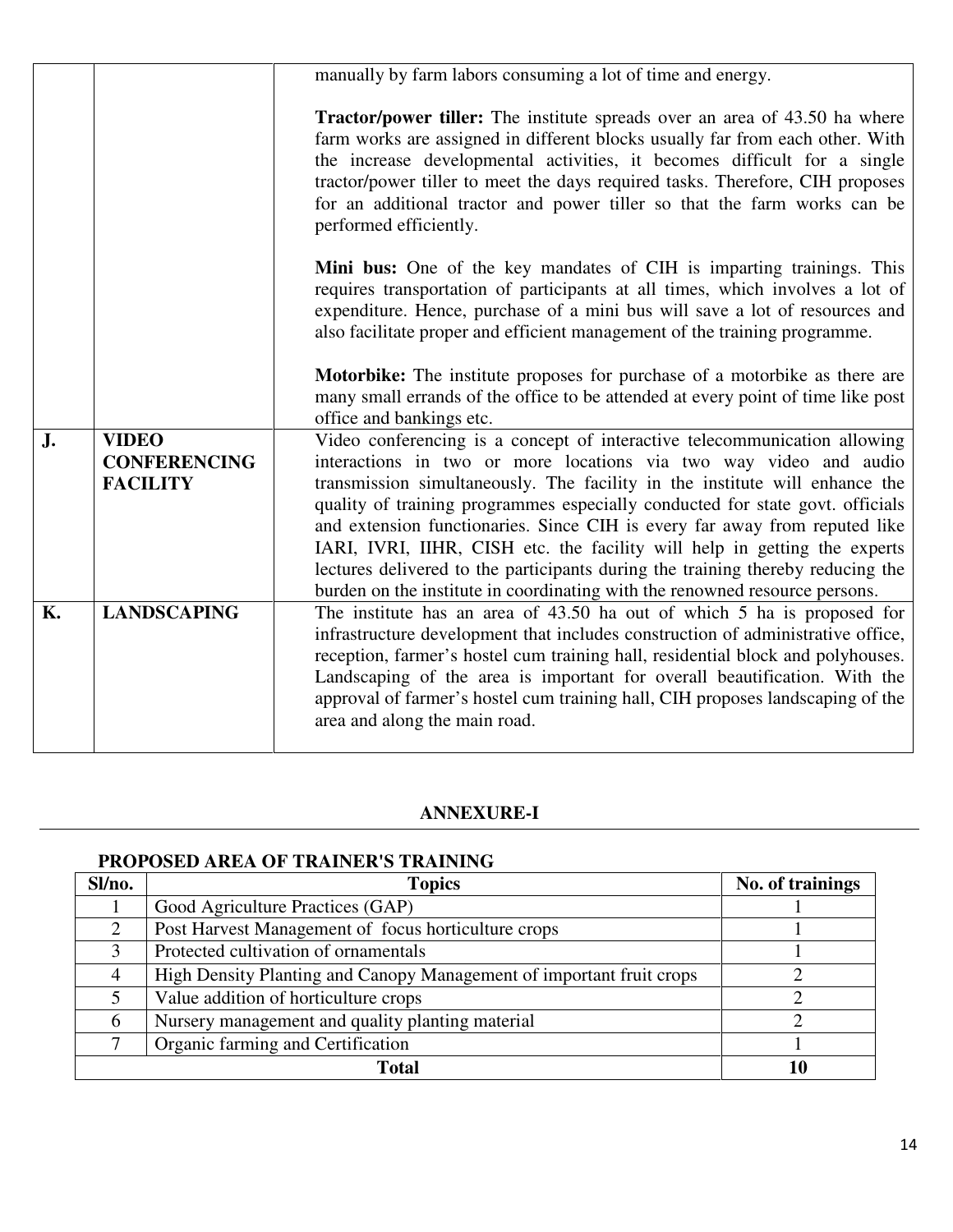#### **ANTICIPATED BUDGET FOR TRAINER'S TRAINING (50 persons per training for 3 days duration)**

| Sl/no. | <b>Particulars</b>                                                   | Amount (in Rs.) |
|--------|----------------------------------------------------------------------|-----------------|
|        | Conduct of training (working lunch/refreshment/<br>honorarium/       | 30,000          |
|        | conference hall etc.) @Rs.200/person/day) as per norms               |                 |
|        | TA/DA for participants @ Rs. 1000 x 50 nos. x3days as per norms      | 1,50,000        |
| 3.     | TA/DA of resource persons (two) as per norms                         | 60,000          |
| 4.     | Vehicles Hiring (for field trips & local conveyance during training) | 10,000          |
|        | <b>Total</b>                                                         | 2,50,000        |

ie. Rs. 2.5 lakh/ training (For 10 trainings = 10x2.5 lakh=**25 lakh**)

#### **ANNEXURE III**

#### **PROPOSED AREA OF FARMERS' TRAINING**

| Sl/no.       | <b>Topics</b>                                              | Nos. of trainings           |  |  |
|--------------|------------------------------------------------------------|-----------------------------|--|--|
|              | Awareness programme on Agriculture Marketing               |                             |  |  |
| 2.           | Improved Production Technologies in fruit crops            | 8                           |  |  |
| 3.           | Improved Production Technologies in vegetables & spices    | 8                           |  |  |
| 4.           | High Density Planting & Canopy Management in fruit crops   | $\overline{c}$              |  |  |
| 5.           | Organic Farming & Certification                            | າ                           |  |  |
| 6.           | Nursery management & propagation techniques in fruit crops | $\mathcal{D}_{\mathcal{A}}$ |  |  |
|              | Protected cultivation of ornamentals/vegetables            | $\mathcal{D}_{\mathcal{L}}$ |  |  |
| 8.           | Value Addition in horticultural crops                      | 3                           |  |  |
| 9.           | Post Harvest Management of horticultural crops             | 4                           |  |  |
| 10.          | <b>Farm Mechanization</b>                                  |                             |  |  |
| 11.          | Banana Fibre Extraction and Value Addition                 | $\mathcal{D}_{\mathcal{L}}$ |  |  |
| 12.          | Rejuvenation of senile/unproductive orchards               |                             |  |  |
| <b>Total</b> |                                                            |                             |  |  |

#### **ANNEXURE IV**

#### **ANTICIPATED BUDGET FOR FARMERS' TRAINING (60 persons per training for 1 (one) day duration)**

| Sl/no. | <b>Particulars</b>                                                     | Amount (in Rs.) |
|--------|------------------------------------------------------------------------|-----------------|
|        | Conduct of training (working lunch/refreshment/ honorarium/ conference |                 |
|        | hall etc.) @Rs.400/person/day) as per norms                            | 24,000          |
| 2.     | TA for participants $@Rs.100 \times 60$ (as per actual)                | 6,000           |
| 3.     | TA/DA for resource persons (as per norms)                              | 30,000          |
|        | Total                                                                  | 60,000          |

ie. Rs. 60,000/training (For 40 trainings = 40 x 60,000 = **24 lakh**)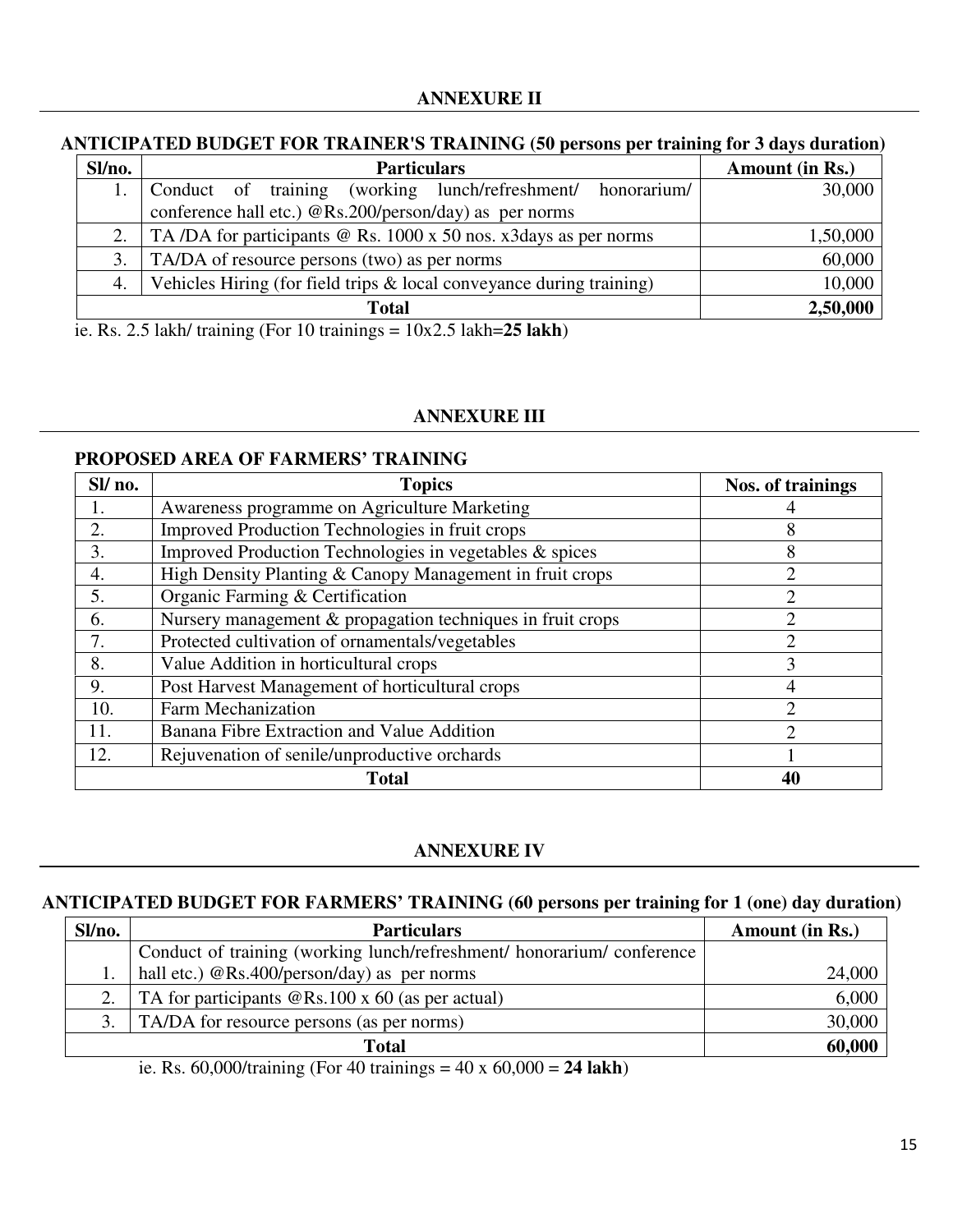#### **PROPOSED INSTITUTION FOR CAPACITY BUILDING OF CIH STAFF/STATE GOVT. OFFICIALS**

| Sl/no.           | <b>Designation</b>            | Nos.                  | <b>Institutes</b>                                              |
|------------------|-------------------------------|-----------------------|----------------------------------------------------------------|
|                  | Director                      | $\mathcal{D}_{\cdot}$ | IIM, Ahmedabad/ IIPA, New Delhi/CINADCO, Israel                |
| 2.               | <b>Marketing Specialist</b>   |                       | NIAM, Jaipur, Rajasthan                                        |
| 3.               | Horticulture Specialist       |                       | NCOF, Ghaziabad/NPPTI, Hyderabad/CISH, Lucknow/CIMAP,          |
|                  | (2)                           |                       | Lucknow/IARI, Delhi /IVRI, Varanasi                            |
| $\overline{4}$ . | <b>Assistant Horticulture</b> |                       | IARI, Delhi /IIHR, Bangalore/ CISH, Lucknow                    |
|                  | Specialist (3)                |                       |                                                                |
|                  | Post Harvest                  |                       |                                                                |
| 5.               | Technologist                  |                       | HTC, Pune/ CIPHET Ludhiana/ CFTRI, Mysore/IARI, Delhi          |
|                  | Senior Technical              |                       |                                                                |
| 6.               | Assistant (2)                 |                       | IARI, Delhi / IIHR, Bangalore                                  |
| 7.               | Senior Farm Manager           |                       | IARI, Delhi / IIHR, Bangalore/ CISH, Lucknow                   |
| 8.               | Field Assistant (2)           |                       | Farm Machinery Training & Testing Institute, Hissar, Haryana / |
|                  |                               |                       | IIHR, Bangalore/ CISH, Lucknow/ ICAR, Barapani                 |
| 9.               | State Govt. Officials/        |                       |                                                                |
|                  | CIH staffs                    |                       | FIBL, Switzerland/CINADCO, Israel                              |

#### **ANNEXURE VI**

#### **ANTICIPATED BUDGET FOR CAPACITY BUILDING**

| Sl/no. | <b>Particulars</b>                                           | Amount (in Rs.) |
|--------|--------------------------------------------------------------|-----------------|
| . .    | <b>National</b>                                              |                 |
|        | Training cost $@ 10,000$ /training x 10 Nos.                 | 1,00,000        |
|        | (TA/DA as per actual to be borne under Inst. under DTE Head) |                 |
|        |                                                              |                 |

| $\mathbf{2}$ | <b>International</b>                                                               |           |
|--------------|------------------------------------------------------------------------------------|-----------|
|              | FIBL, Switzerland on "Organic farming" & CINADCO, Israel on "High tech             |           |
|              | horticulture production technology                                                 |           |
|              | TA/ DA inclusive of all other expenses (training fees, Insurance, visa, etc as per |           |
|              | norms) @ Rs. 2,00,000/participant for 10 participants                              | 20,00,000 |
|              | Total                                                                              | 21,00,000 |

#### **ANNEXURE VII**

# **ANTICIPATED BUDGET FOR PRODUTION OF QUALITY PLANTING MATERIALS**

## **(I) Establishment of Scion blocks (for gap filling)**

| Sl/no. | Crops | Varietv                                      | <b>Quantity</b> | Rate  | Amount         |
|--------|-------|----------------------------------------------|-----------------|-------|----------------|
|        |       |                                              | (nos.)          | (Rs.) | ( <b>Rs.</b> ) |
|        | Mango | Langra, Bombay Green, Mallika & Sinduri      | 50              | 50.00 | 2,500          |
| ـ ـ    | Guava | Lucknow-49, Allahabad safeda, Lalit & Shweta | 340             | 50.00 | 17,000         |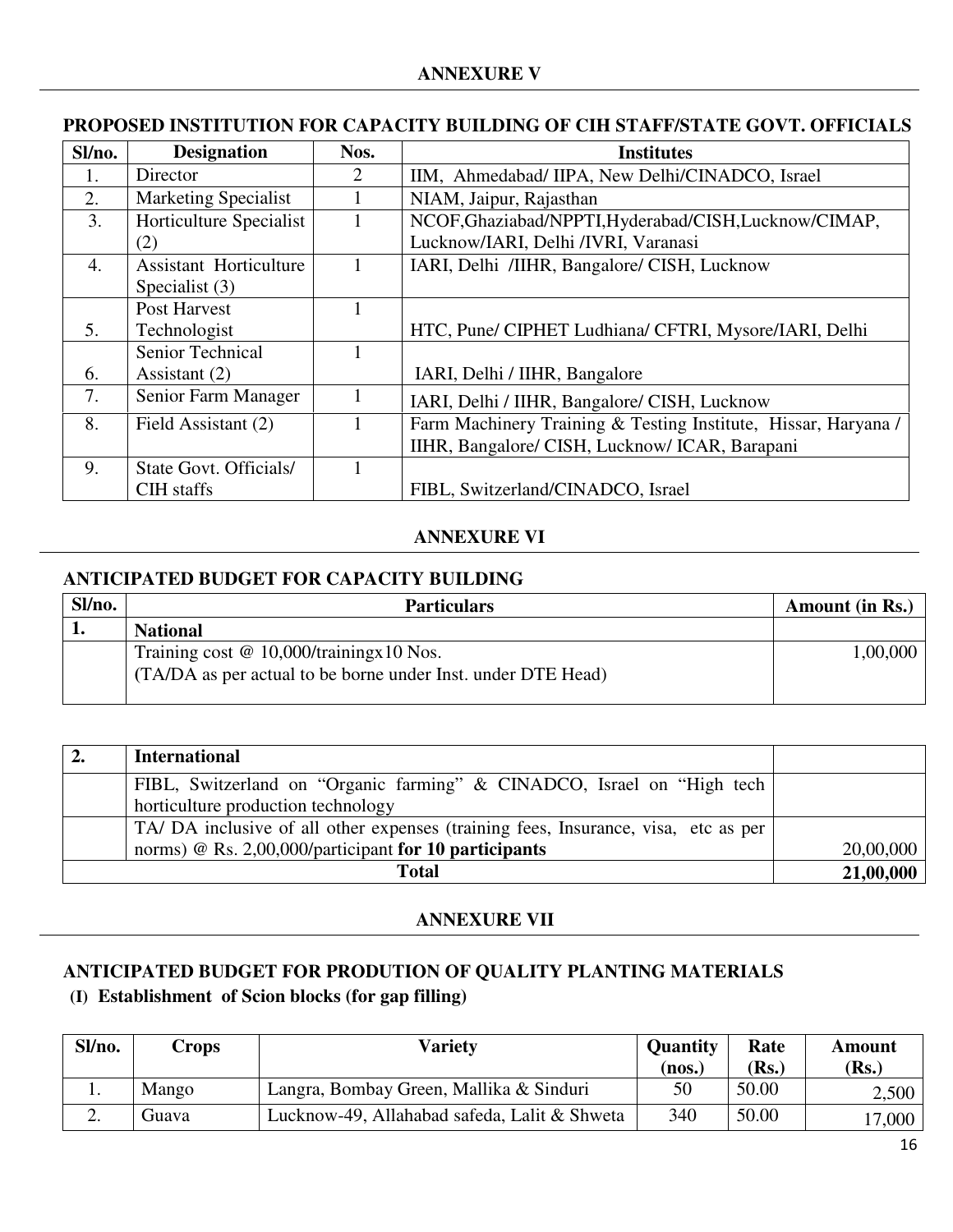| 3.                       | Citrus    | Olinda Valencia, Itaborai, Daisy Tangerine, W. | 300   | 50.00 | 15,000   |
|--------------------------|-----------|------------------------------------------------|-------|-------|----------|
|                          |           | Murcott, Beans lime, Mexican lime, Eureka      |       |       |          |
|                          |           | lemon-1, Lisbon lemon-2, STG Nagpur            |       |       |          |
|                          |           | mandarin, Acid lime, sweet orange, Khasi       |       |       |          |
|                          |           | Sikkim mandarin,<br>mandarin,<br>Cleopatra     |       |       |          |
|                          |           | mandarin, Rangpur lime, Kachai lemon &         |       |       |          |
|                          |           | Rough lemon                                    |       |       |          |
| 5.                       | Cashew    | VRI, VR2, VR3, VR4, BBSR-1 &H-1608             | 90    | 50.00 | 4,500    |
|                          |           |                                                |       |       |          |
| 6.                       | Bael      | $B-2$ , NB $-5 & NB-6$                         | 50    | 50.00 | 2,500    |
|                          |           |                                                |       |       |          |
| 7.                       | Peach     | Shan-e-Punjab                                  | 50    | 30.00 | 1,500    |
|                          | Aonla     | Kanchan, NA-6, Krishna, NA-7, NA-10 &          | 50    |       |          |
| 8.                       |           | $Laxmi-52$                                     |       | 40.00 | 2,000    |
|                          | Litchi    | Shahi, China, Bombai & Rose scented            | 100   |       |          |
| 9.                       |           |                                                |       | 50.00 | 5,000    |
|                          | Carnation | Master, Domingo, Kero, Baltico, Verna &        | 15000 |       |          |
| 10.                      |           | Dumas                                          |       | 20.00 | 3,00,000 |
| 11.                      | Rose      | Upper class, Bordeaux, Sphinx Gold $\&$        | 5000  | 30.00 | 1,50,000 |
|                          |           | Avalanche                                      |       |       |          |
| <b>Total</b><br>5,00,000 |           |                                                |       |       |          |

#### **(II) Raising of Rootstocks**

| Sl/no.  | <b>Particulars</b> | Quantity         | <b>Amount</b> (Rs) |
|---------|--------------------|------------------|--------------------|
| 1.      | Mango stone        | 5000 nos.        | 9,000              |
| ◠<br>٠. | Guava seeds        | $2$ kg           | 1,000              |
| 3.      | Citrus seeds       | $10 \text{ kg}$  | 50,000             |
| 4.      | Cashew nut seeds   | $150 \text{ kg}$ | 30,000             |
| J.      | Rose cuttings      | 10000 nos.       | 10,000             |
|         | <b>Total</b>       |                  | 1,00,000           |

## **(III) Propagation Activities**

| Sl/no.         | <b>Crops</b>                             | <b>Quantity</b> | Approximate cost |
|----------------|------------------------------------------|-----------------|------------------|
|                |                                          | (nos.)          | (Rs.)            |
| A.             | <b>Procurement of scion materials</b>    |                 |                  |
| a)             | Mango                                    | 5000            | 10,000           |
| b)             | Guava                                    | 5000            | 10,000           |
| $\mathbf{c})$  | Citrus (additional requirement)          | 20000           | 10,000           |
| $\rm d)$       | Cashew (additional requirement)          | 20000           | 10,000           |
| $\epsilon$ )   | Rose (from CIH farm)                     | 5000            |                  |
| f)             | Gerbera (from CIH farm)                  | 5000            |                  |
| g)             | Carnation (from CIH farm)                | 5000            |                  |
|                | <b>Sub Total</b>                         |                 | 40,000           |
| <b>B.</b>      | Hiring charge of budder/grafter          |                 | 60,000           |
| $\mathbf{C}$ . | <b>Materials for propagation</b>         |                 |                  |
| a)             | Transfer/planting & filling in poly bags | 80000           | 1,40,000         |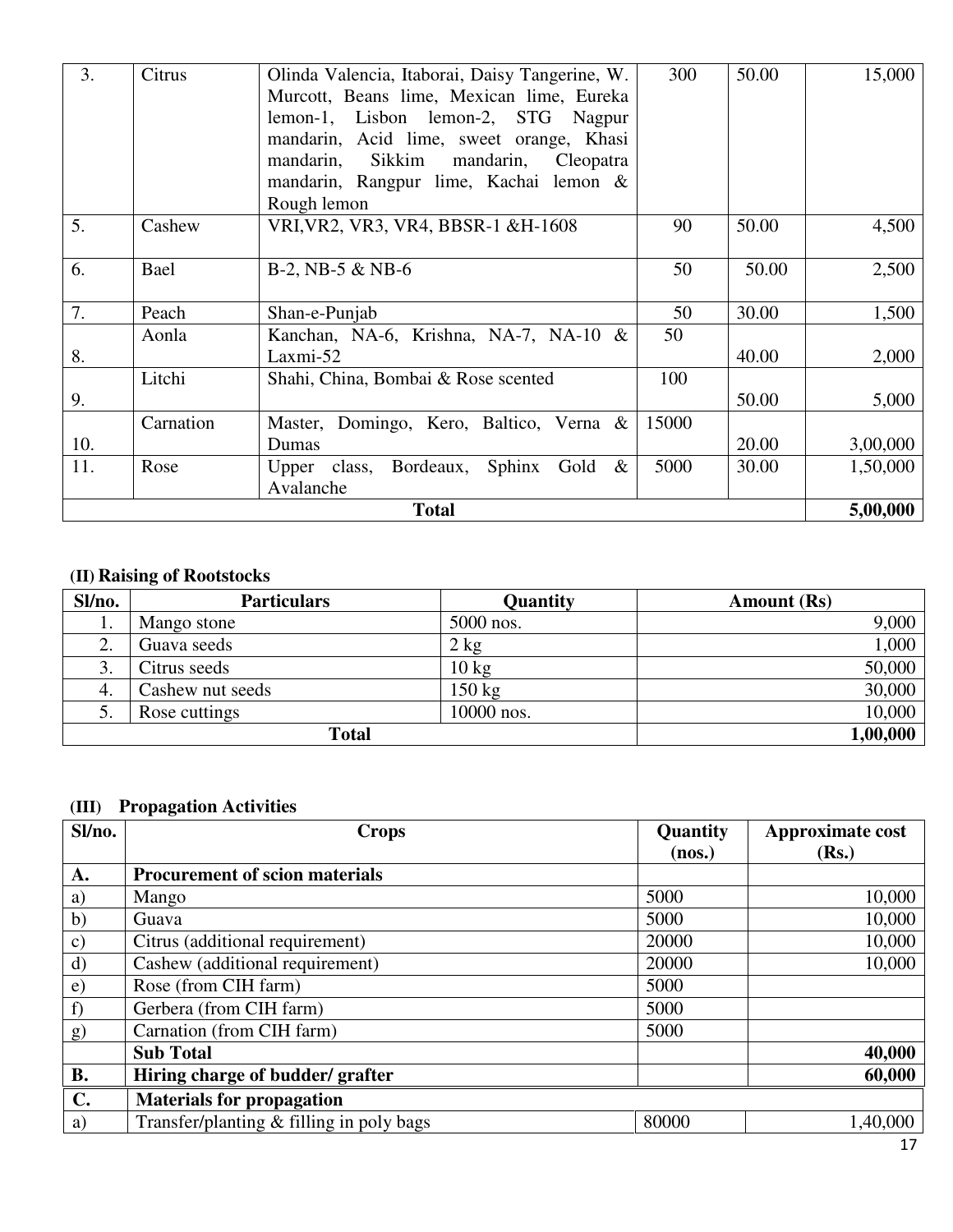| b) | Coco peat brick/Polybag/Vermiculite/Perlite              |          | 35,000   |
|----|----------------------------------------------------------|----------|----------|
| e) | <b>FYM</b>                                               | 3 trucks | 15,000   |
|    | Sand                                                     | 2 trucks | 10,000   |
| g) | Other materials (Polystrip/Polycap/Plugs/Mulching sheet) |          | 60,000   |
|    | <b>Sub Total</b>                                         |          | 2,60,000 |
|    | 3,60,000                                                 |          |          |

#### **Grand Total (I + II + III) = Rs.9, 60,000 Lakhs**

#### **ANNEXURE – VIII**

#### **DETAILS OF PHM/MARKETING/AGRIBUSINESS PROMOTION ACTIVITIES**

#### **1. Exposure Trips**

| <b>SV</b>        | <b>Place for Exposure Trips</b>        | <b>Subject Matter</b>  | <b>Target Participants</b>         |
|------------------|----------------------------------------|------------------------|------------------------------------|
| no.              |                                        |                        |                                    |
| 1.               | Bangalore-IIHR, Delhi-IARI, HTC, Pune, | Fruit/Flower           | <b>State Officials</b>             |
|                  | IIHTC Jaipur, HARP, Plandu, Ranchi,    |                        |                                    |
|                  | <b>NRC</b> Litchi                      |                        |                                    |
| 2.               | NER state - Sikkim & Mizoram           | Fruit/Flower           | Progressive Farmers                |
|                  |                                        |                        |                                    |
| 3.               | Trupty Orchard, Orissa for Cashew      | Nursery management     | Regd. Nursery                      |
| $\overline{4}$ . | NRC Citrus, Nagpur                     | Citrus                 | State Govt. officials/ progressive |
|                  |                                        |                        | farmers                            |
| 5.               | <b>IIVR Varanasi/ UHF Solan</b>        | <b>Vegetable Crops</b> | <b>Vegetable Growers</b>           |
| 6.               | IISR, Calicut, Kerela                  | <b>Spices</b>          | <b>Spices Growers</b>              |
| 7.               | Mahagrape, Maharastra                  | Marketing              | <b>Fruit Growers</b>               |
| 8.               | Ludhiana, Punjab                       | Farm mechanization     | <b>Progressive Farmers</b>         |

#### **2. Participations in exhibitions /trade fair/meets**

| Sl/no. | <b>Place of Exhibitions</b> | Date & place                            | <b>Subject matter</b> | <b>Target participants</b> |
|--------|-----------------------------|-----------------------------------------|-----------------------|----------------------------|
| 1.     | <b>National</b>             |                                         |                       |                            |
|        | a. Food & Tech. Expo        | $28^{th} - 30^{th}$ July, 2011 at       | Agriculture           | Farmers/beneficiaries      |
|        |                             | New Delhi, India                        |                       |                            |
|        | b. Agri. tech India         | $9th$ -11 <sup>th</sup> September, 2011 | Agriculture           | Farmers/beneficiaries      |
|        |                             | at Bangalore, India                     |                       |                            |
| 2.     | <b>International</b>        |                                         |                       |                            |
|        | a. Biofach, Germany         | $15th - 18th$ February at               | Organic               | Farmers/beneficiaries      |
|        |                             | Nuremburg, Germany                      | agriculture           |                            |

#### **ANNEXURE IX**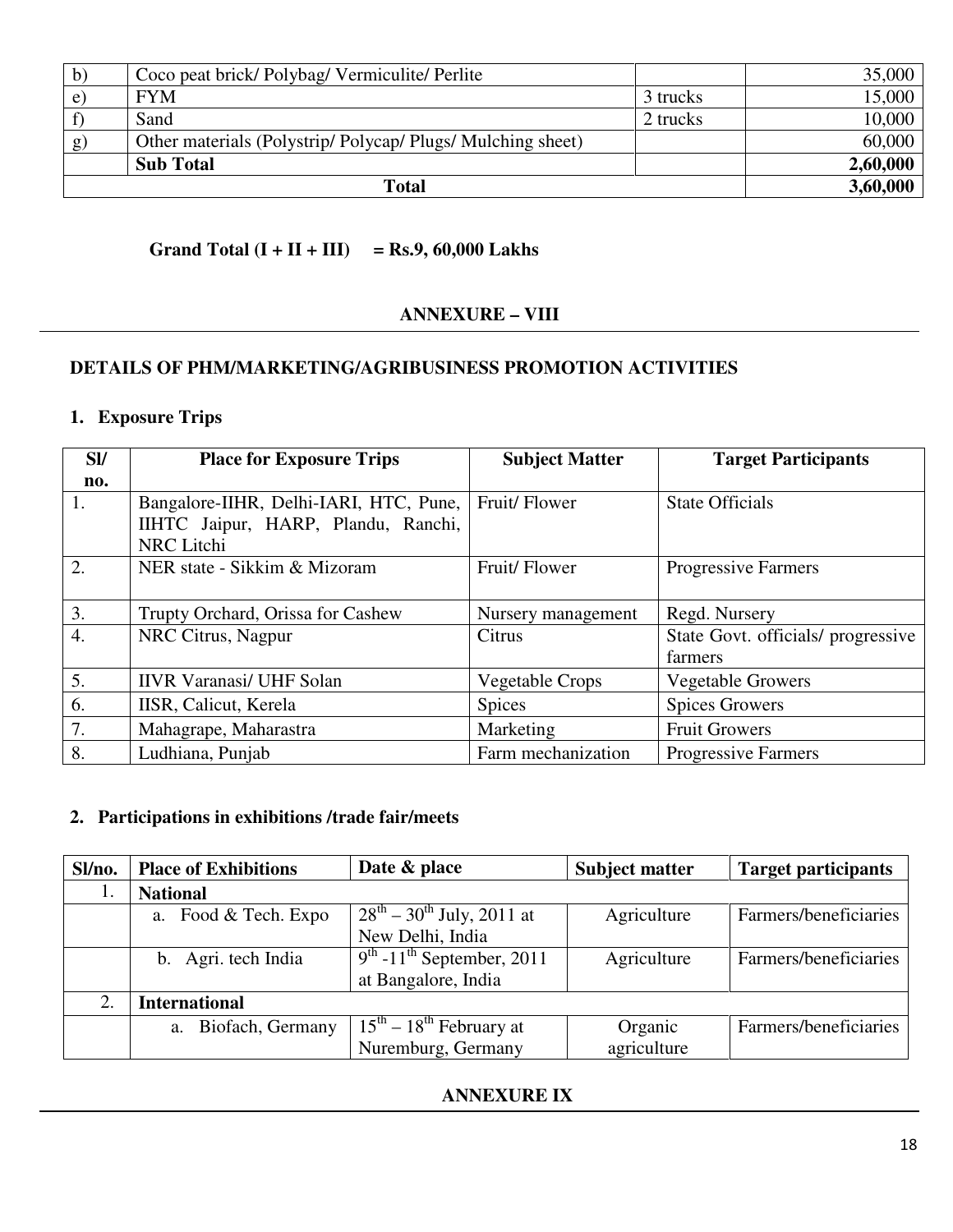#### **ANTICIPATED BUDGET FOR PHM/MARKETING/AGRIBUSINESS PROMOTION ACTIVITIES**

#### **1. Exposure trips**

| Sl/no. | <b>Particulars</b>                                 | Approx. Cost (Rs) | Total (Rs)   |
|--------|----------------------------------------------------|-------------------|--------------|
| A      | National/ Regional trip (40 nos. of Beneficiaries) |                   |              |
|        | $TA/DA$ (@ Rs. 600/day/person excluding            |                   |              |
|        | transport) for 40 participants for 10 days         | 2,40,000.00       |              |
|        | For 8 (eight) Exposure trips Rs. 2,40,000 x 8      |                   | 19,20,000.00 |

#### **2. Participations in exhibitions /trade fair/meets Approx. Cost (Rs. 26 lakhs)**

| Sl/no. | <b>Particulars</b>                                     | Approx. Cost (Rs)           | Total (Rs)   |
|--------|--------------------------------------------------------|-----------------------------|--------------|
| A      | <b>National/ Regional</b>                              |                             |              |
|        | 1. Stall booking & arrangement                         | 2,00,000.00                 |              |
|        | 2. Miscellaneous expenses (Carriage Charges,           | 50,000.00                   |              |
|        | Taxes, etc)                                            |                             |              |
|        | 3. Publications (folders, pamphlets. etc)              | 50,000.00                   |              |
|        |                                                        | Sub total: 3 Lakh x 2 times | 6,00,000.00  |
| B      | <b>International trips (10 persons)</b>                | 20,00,000.00                | 20,00,000.00 |
|        | i)TA/DA inclusive of other expenses (stall booking,    |                             |              |
|        | fees, insurance, visa, etc) @ Rs. 2,00,000/participant |                             |              |
|        |                                                        |                             |              |
|        | <b>Grand Total</b>                                     |                             | 26,00,000.00 |

#### **3. Buyer Sellers meet** Approx. Cost (Rs. 2 lakhs)

| Sl/no. | <b>Particulars</b>                                                               | Approx. cost      |
|--------|----------------------------------------------------------------------------------|-------------------|
|        |                                                                                  | (Rs)              |
|        | Development of Meets' materials                                                  | 25,000.00         |
|        | (Keynote, presidential address, agenda, notes, kits, etc.)                       |                   |
| 2      | Printed Materials (Invitation cards, badges, folders, banners, literature, etc.) | 15,000.00         |
| 4      | TA/DA for participants (as per norms)                                            | 20,000.00         |
| 6      | Working lunch & Refreshment @Rs. 120 for 100 participants                        | 12,000.00         |
| 7      | Honorarium                                                                       | 3,000.00          |
| 8      | TA/DA to Experts/ Facilitators                                                   | 20,000.00         |
| 9      | Miscellaneous (hall arrangements, mementos etc.)                                 | 5,000.00          |
|        | <b>Total</b>                                                                     | 1,00,000.00       |
|        | Rs. 1, 00,000 x 2<br>Therefore, for 2 (two) Buyers Sellers meet:<br>nos          | $=$ Rs. 2, 00,000 |

#### **4. Market linkage initiatives**

| <b>Sl/no.</b> Particulars | Rate                                                                            | <b>Amount</b> (Rs) |
|---------------------------|---------------------------------------------------------------------------------|--------------------|
|                           | 1.   Food & Lodging for participants   Rs. 600/day/farmer for 10 farmers for 10 | 60,000             |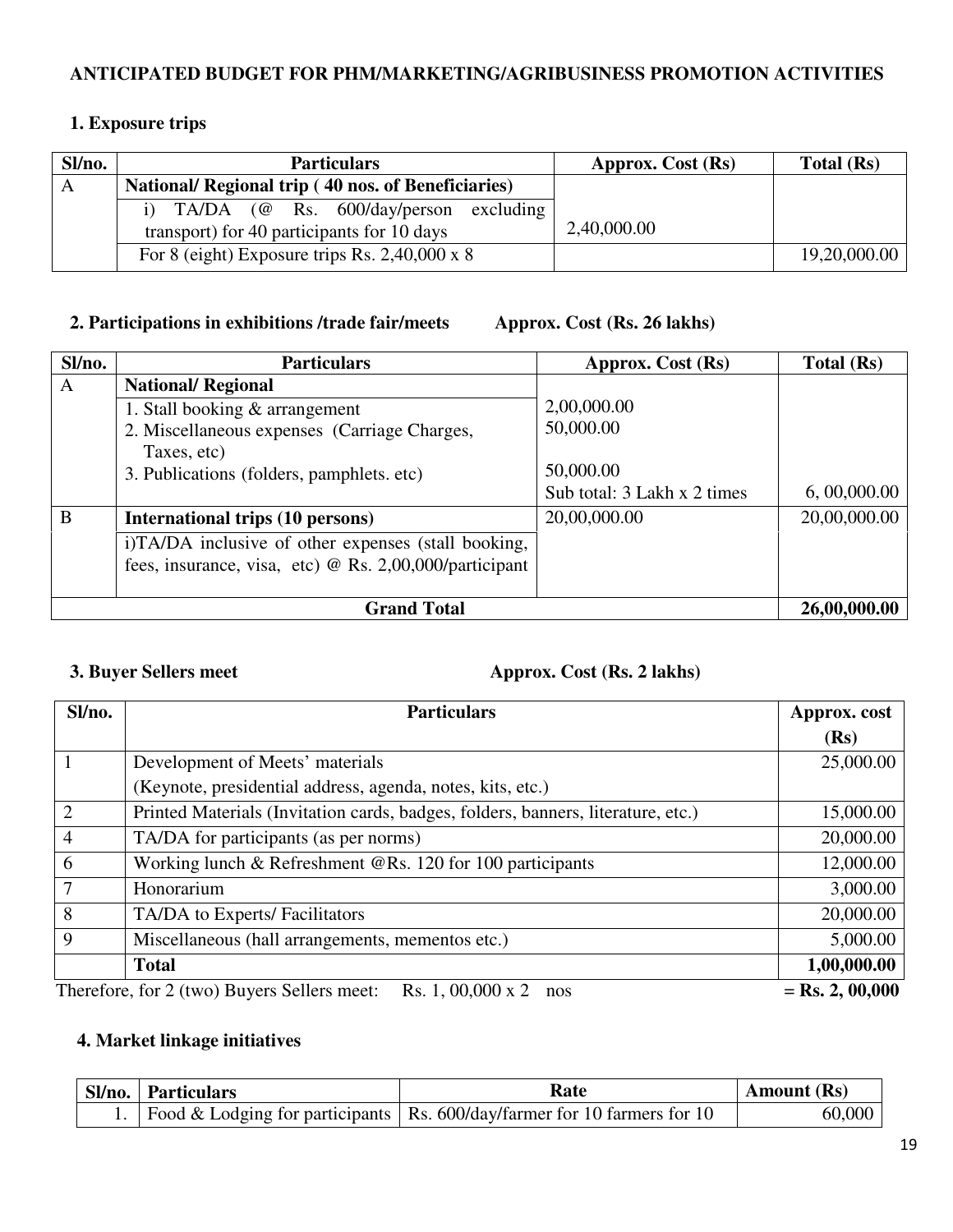|    |                                                   | days                              |                      |
|----|---------------------------------------------------|-----------------------------------|----------------------|
|    | Travelling (train)                                | Rs. 1500/farmer (onward & return) | 15,000               |
|    | Local transportation                              |                                   | 10,000               |
| 4. | Stall booking & arrangement                       |                                   | 1,00,000             |
|    | Miscellaneous                                     |                                   | 15,000               |
|    | Total                                             |                                   | 2,00,000             |
|    | Therefore, for 2 (two) market linkage initiatives | Rs. 2, 00,000 x 2 nos.<br>٠       | $=$ Rs. 4, 00,000.00 |

#### **ANNEXURE X (a)**

#### **LIST OF PUBLICATIONS FOR 2011-2012**

| Sl/no.           | <b>TOPIC</b>                                                             |                                                    |  |  |
|------------------|--------------------------------------------------------------------------|----------------------------------------------------|--|--|
| 1.               |                                                                          | <b>Annual Report &amp; Brochures</b>               |  |  |
| 2.               | <b>Training manual on Post Harvest Management of Horticultural crops</b> |                                                    |  |  |
| 3.               |                                                                          | <b>Practical manual for Soil Analysis</b>          |  |  |
| $\overline{4}$ . | <b>Bulletins</b>                                                         |                                                    |  |  |
|                  | i.                                                                       | Nursery Management of horticultural crops          |  |  |
|                  | ii.                                                                      | Drip Irrigation System                             |  |  |
|                  | iii.                                                                     | Value Addition in horticultural crops              |  |  |
| 5.               | <b>Folders</b>                                                           |                                                    |  |  |
|                  | A. English                                                               |                                                    |  |  |
|                  | i.                                                                       | Package of practices for Naga Mircha               |  |  |
|                  | $\overline{ii}$ .                                                        | Production Technology of Aloe vera                 |  |  |
|                  | iii.                                                                     | Propagation techniques in Citrus                   |  |  |
|                  | iv.                                                                      | Propagation Techniques in Cashew                   |  |  |
|                  | ${\bf V}$ .                                                              | Post Harvest Management of Naga Mircha             |  |  |
|                  | vi.                                                                      | Post Harvest Management of Kiwi                    |  |  |
|                  | vii.                                                                     | Post Harvest Management of Pineapple               |  |  |
|                  | viii.                                                                    | Value addition in Strawberry                       |  |  |
|                  | ix.                                                                      | Status of Processing Unit and Cold Storages in NER |  |  |
|                  | X.                                                                       | <b>Terminal Market</b>                             |  |  |
|                  | <b>B.</b> Local dialect                                                  |                                                    |  |  |
|                  | xi.                                                                      | Package of Practices for Citrus                    |  |  |
|                  | xii.                                                                     | Package of Practices for Passion Fruit             |  |  |
|                  | xiii.                                                                    | Package of Practices for Banana                    |  |  |
|                  | xiv.                                                                     | Package of Practices for Organic Ginger            |  |  |
|                  | XV.                                                                      | Package of Practices for Organic Turmeric          |  |  |
|                  | xvi.                                                                     | Package of Practices for Organic Pineapple         |  |  |
|                  | xvii.                                                                    | Production Technology of Anthurium                 |  |  |
|                  | xviii.                                                                   | Production Technology of Lilium                    |  |  |
|                  | xix.                                                                     | Production Technology of Onion                     |  |  |
|                  | XX.                                                                      | Package of Practices for Naga Mircha               |  |  |
|                  | xxi.                                                                     | Post Harvest Management of Naga Mircha             |  |  |
|                  | xxii.                                                                    | Post Harvest Management of Pineapple               |  |  |
| 6.               | <b>Flipcharts</b>                                                        |                                                    |  |  |
|                  | i.                                                                       | Nutrient Deficiency Symptoms in horticulture crops |  |  |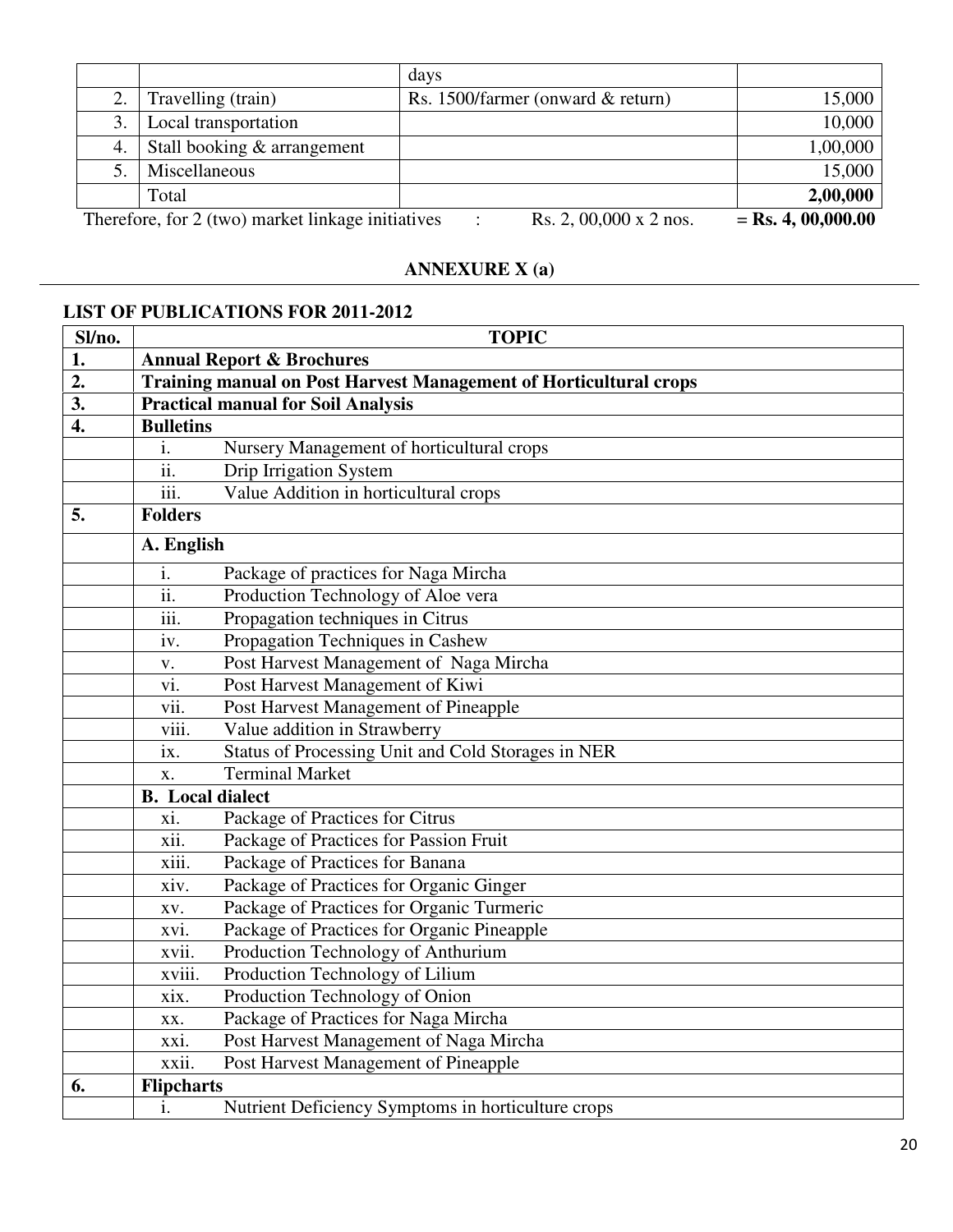|    | $\overline{ii}$ . | Production Technology of Anthurium         |
|----|-------------------|--------------------------------------------|
|    | iii.              | Production Technology of Rose              |
|    | iv.               | Production Technology of Gerbera           |
|    | V.                | Production Technology of Carnation         |
|    | vi.               | Training and Pruning in Cashew             |
|    | vii.              | <b>Plant Protection Measures in Citrus</b> |
|    | viii.             | Pest and Disease Management in Ginger      |
|    | ix.               | Pest and Disease Management in Turmeric    |
|    | X.                | Protected Cultivation of Tomato            |
|    | xi.               | Protected Cultivation of Capsicum          |
|    | xii.              | Propagation Techniques in Citrus           |
|    | xiii.             | Propagation Techniques in Cashew           |
|    | xiv.              | HDP & Canopy Management in Guava           |
|    | XV.               | HDP & Canopy Management in Cashew          |
|    | xvi.              | Nursery Management in Cashew               |
|    | xvii.             | Nursery Management in Citrus               |
|    | xviii.            | Citrus Rejuvenation                        |
|    | xix.              | Vermicomposting                            |
|    | XX.               | Preparation of Cow Pat Pit                 |
|    | xxi.              | Preparation f Bio Dynamic Pesticide        |
|    | xxii.             | Group Marketing/Farmers Association        |
| 7. | <b>Flowcharts</b> |                                            |
|    | i.                | Marketing Channel in Agri/Horti crops      |
|    | $\overline{ii}$ . | Preparation of Jam                         |
|    | iii.              | Preparation of Juice                       |
|    | iv.               | Preparation of Jelly                       |
|    | V.                | Preparation of Squash                      |
|    | vi.               | Preparation of Pickle                      |
|    | vii.              | Preparation of Marmalade                   |
|    | viii.             | Preparation of RTS                         |
| 8. |                   | <b>Newsletter (half yearly)</b>            |

#### **ANNEXURE X (b)**

#### **ANTICIPATED BUDGET FOR PUBLICATION**

| Sl/no. | <b>Types</b>                | <b>Particulars</b>                                                                             | <b>Amount (lakhs)</b> |
|--------|-----------------------------|------------------------------------------------------------------------------------------------|-----------------------|
| 1.     | $\&\,$<br>Annual<br>reports | Multicolor, 500 copies, A4 size, art paper, 50                                                 | 1.00                  |
|        | <b>Brochures</b>            | pages                                                                                          |                       |
| 2.     | Training manual             | Multicolor, paper qly 170 gsm, multicolor, 500<br>copies, 50 pages, $7/9$ <sup>1/2</sup> "size | 0.60                  |
| 3.     | Practical manual            | Multicolor, paper qly 90 gsm, 500 copies, 50<br>pages, $7/9$ $^{1/2}$ <sup>3</sup> size        | 0.60                  |
| 4.     | <b>Bulletins</b>            | 500 copies, paper qly 170 gsm, art paper, 30<br>pages, 1/8 size                                | 2.50                  |
| 5.     | Folders                     | 500 copies, 6 pages, multicolor, 1/3 size                                                      | 1.80                  |